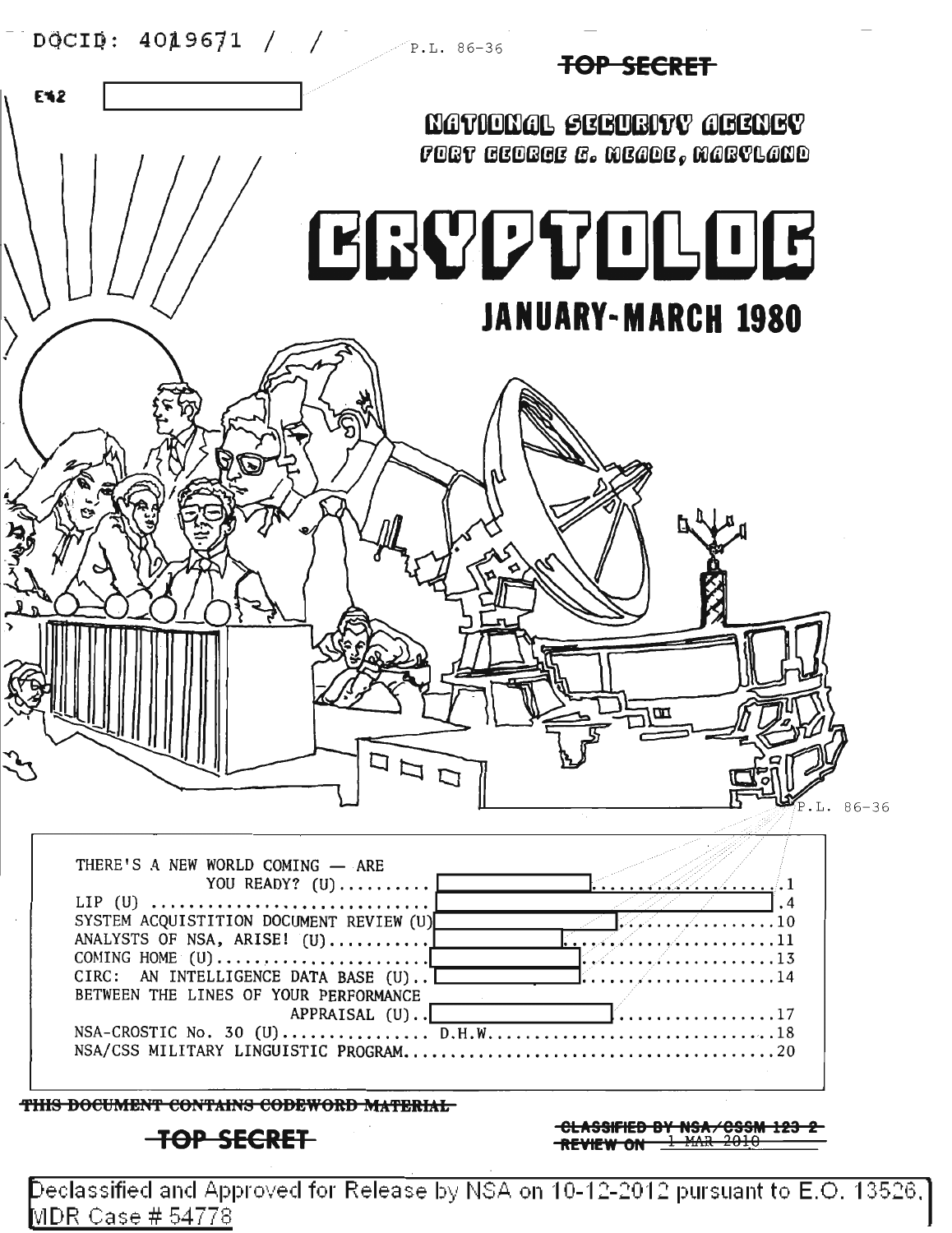# **EGYPTOLOG**

Published Monthly by P1, Techniques and Standards,

for the Personnel of Operations

| VOL. VII, No. $1 - 3$                                         | JANUARY - MARCH 1980    |
|---------------------------------------------------------------|-------------------------|
|                                                               |                         |
| <b>PUBLISHER</b>                                              | WILLIAM LUTWINIAK       |
| <b>BOARD OF EDITORS</b>                                       |                         |
| Editor-in-ChiefDavid H. Williams                              | (1103s)                 |
| $\text{Collection} \ldots \ldots \ldots \ldots \ldots \ldots$ | (8555s)                 |
|                                                               | (4902s)                 |
| Cryptolinguistics                                             | (5981s)                 |
| Information Science                                           | (3034s)                 |
| Language                                                      | (8161s)<br>$P.L. 86-36$ |
| Machine Support                                               | (5084s)                 |
| Mathematics                                                   | (8518s)                 |
| Special ResearchVera R. Filby (7119s)                         |                         |
| Traffic AnalysisDon Taurone (3573s)                           |                         |

For individual subscriptions send name and organizational designator to: CRYPTOLOG, P1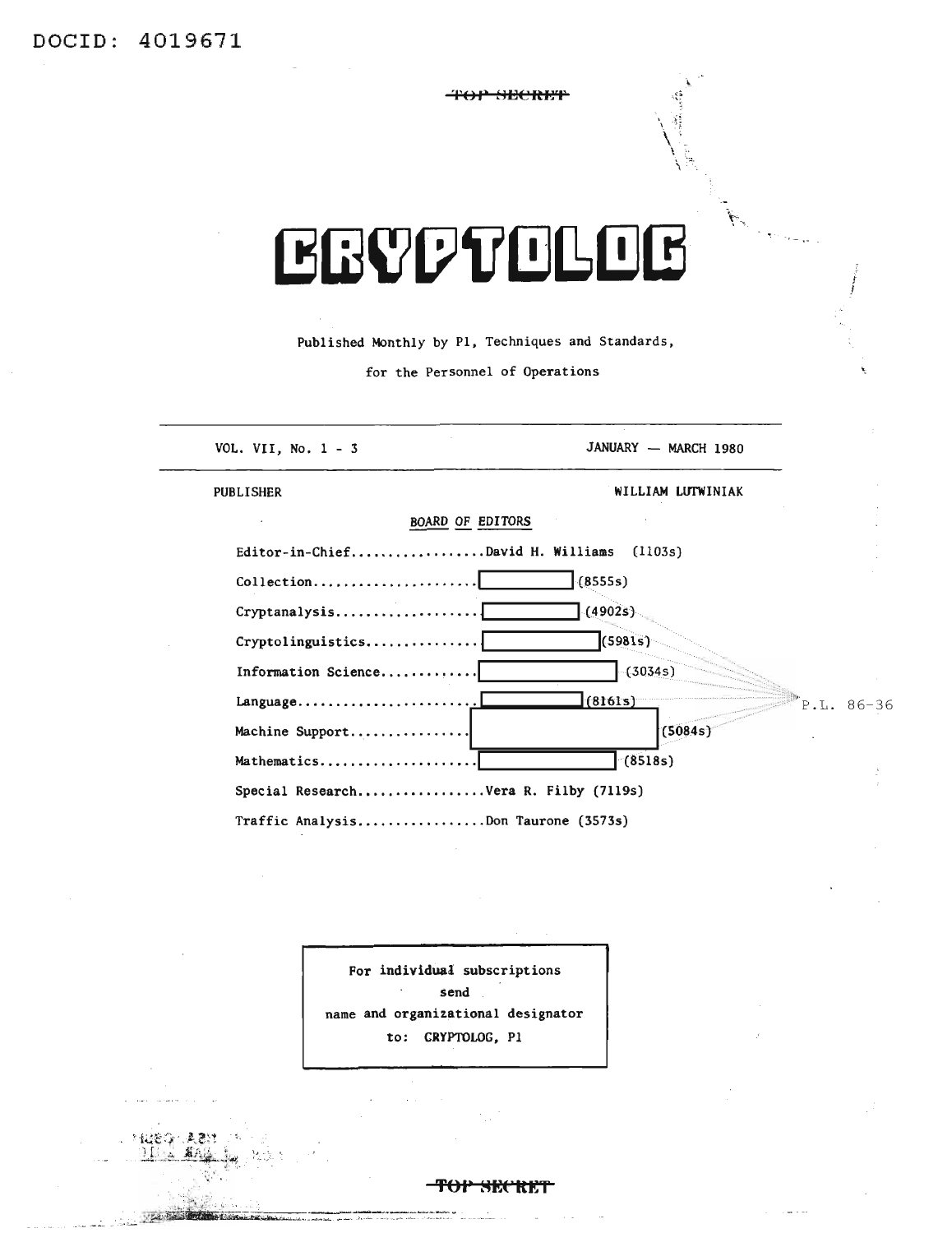## **DOCID:** 4019671 **4019611**

'I

 $\begin{array}{c} \begin{array}{c} \begin{array}{c} \begin{array}{c} \end{array} \end{array} \end{array} \end{array}$ 

 $\left\{\right.$ 

**CONFIBEN'fIAL**

# **There's a New World Coming** - **Are** You Ready? **(U)**

 $\bullet$   $\bullet$   $\bullet$ 

P.L. 86-36

nalyst response to a changing environ- $\mathbf 1$  ment is an area that has piqued my interest for a number of years. This **(u** interest has become especially pronounced in the last four or five years, largely as the result of the increase in the variety and number of automated processes that have become available, my involvement in a number of long-term research projects, and the prospects of newer and more sophisticated machinebased analytic techniques. As a consequence, I have given much thought to the effects that this increased automation will have on the analyst and to what we, as an organization, can do to respond to the challenges and opportunities that will arise.

**C>**

(u) If we are to accurately assess how the analyst of the future will react to the increased automation of the analytic process, it is necessary to know the analyst of today. This is logical, since the majority of tomorrow's analysts are already on board and active in the analytic field. It also becomes essential to define the functions of the analyst since all personnel who carry the title "analyst" are not analysts by the strictest definition of the word. For convenience and easy reference I have divided these "analysts" into three categories which I've labeled, for lack of any better terms, "loggers," "case analysts" and "research analysts."

Jan - Mar 80 \* CRYPTOLOG \* Page 1

/ EO 1.4. (c) P.L. 86-36

#### **eONPIBEN'fIAL**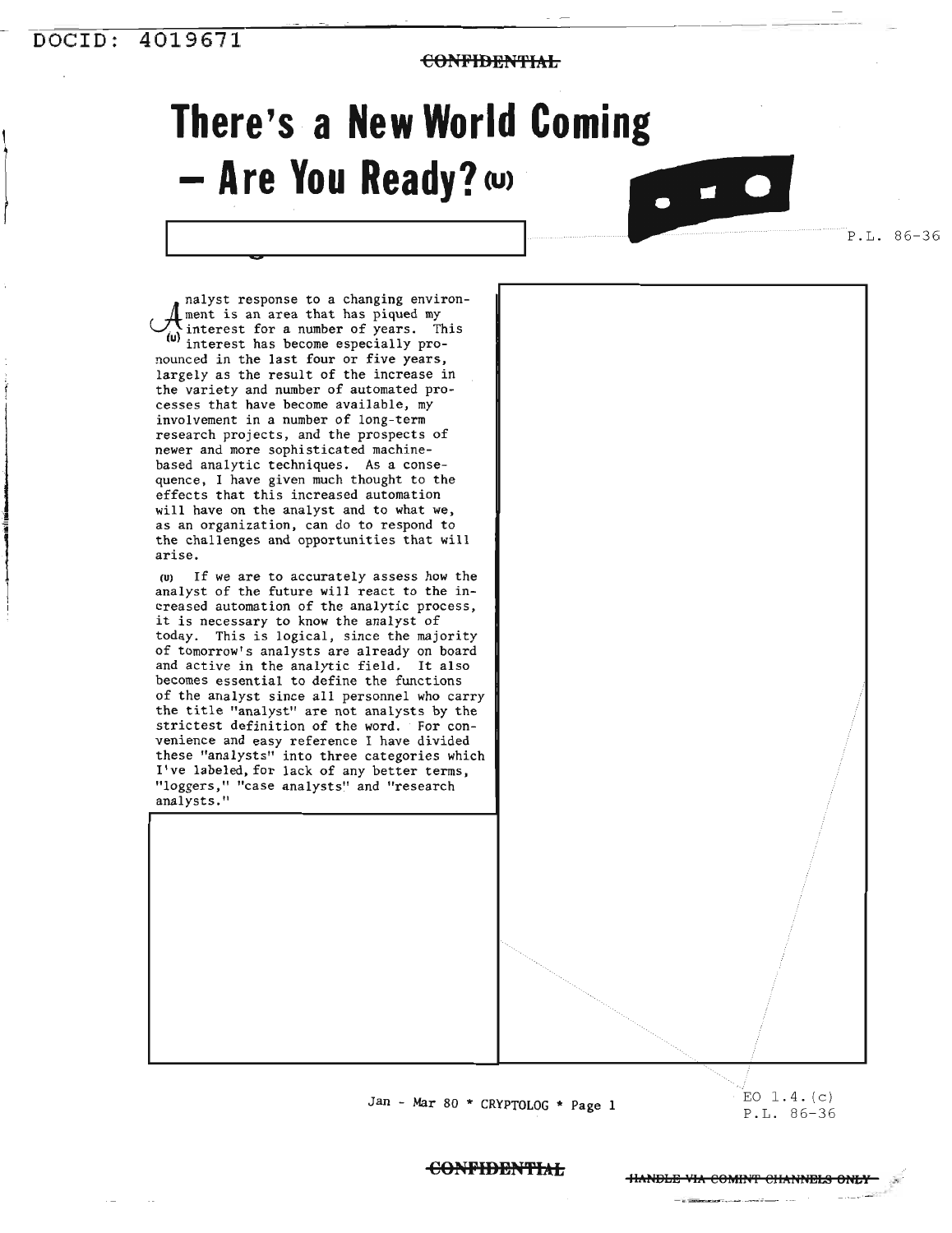

(U) The changes expected as we become more and more automated will alter the methods and procedures currently used in the analytic areas. This will have a profound effect on our operations, but to an even greater extent it will modify the lifestyle and environment of each of the three types of analysts I've defined. Each will be affected in a different way depending on the analyst's perception of analysis, his personality and his ability to adapt.

(U) Once the machine takes over the simple data manipulation and recording functions, the "logger" will become, to a great extent, obsolete. His routine will be upset and his workaday world completely disrupted. He will no longer have his logging to fill his day. He won't know what to do and he'll be completely lost. For those currently having trouble isolating the "loggers" in their outfits, they'll then be very easy to spot. Just look for those people sitting with <sup>a</sup> blank stare on their faces and for those making nervous movements at their desks as they anxiously try to find something to do. Eventually their names will appear on the list of those who are abusing their sick leave. The real "logger" will never recover from automation. He's lost his place in life. His day-to-day world will have been destroyed and he simply won't know what to do. For many it will be too late to start over. Others will lack the initiative, while for still others, it's nothing more than <sup>a</sup> lack of talent. The world will have passed them by. They, of course, will not be to blame. It'll be the machines' fault, or management's fault, or maybe just the breaks of the game.

(U) In reality, the "logger" has always been a clerk with a professional job title and a professional paycheck. He was created by the system, and, with the advent of new automated techniques, will be destroyed by the system. Some will be salvaged. Some "loggers" will regroup, retrain and regain a place, perhaps at the "case analyst" level. Those that can't make the transition will have to be purged since the cost of automated systems will call for a decrease in personnel expenditures.

(U) The "case analyst" will survive and thrive in the new automation. He really never did care for the logging and data maintenance functions associated with his job; therefore, he'll adjust. He'll re- order his priorities and use the additional time now available for the development and analysis that he never could quite get around to under the old semi-automated method of operation. His productivity will increase and more technical data on his targets will result. **<sup>I</sup>**

The ultimate gain will

be the production of more intelligence information in satisfaction of our requirements. The "case analyst" will grow as a professional, honing his skills as he practices his trade, and in many instances will develop into a "research analyst."

(U) The "research analyst" will see few changes in his method of operation as a result of this new automation. He'll have to deal with new data bases, new retrieval programs and new equipment, but his daily routine will remain pretty much the same as it is now. He will generally review the same types and amounts of material and work on the same types of projects. He should see some improvements in accuracy and completeness as a result of the elimination of the "logger" and the automation and resultant upgrade of the data bases. He will be able to spend less time on the verification and data gathering phases of his assigned tasks and thereby be able to complete more assignments in a shorter time. This will allow a more efficient use of the limited number of "case analysts" and permit us to achieve maximum benefit from their talents. Automation will also improve the morale of the "research analyst" since he will be able to function almost entirely in his primary capacity.

(U) The benefit of this increased automation is readily apparent. The talent of our people can be used to the fullest, with dull, repetitive tasks reduced or eliminated. The timeliness, accuracy and quality of our product will increase. Personnel not working at their prescribed levels can be eliminated, with a resultant savings of money. All of this is, of  $\infty$ . course, predicated on manageable machine systems that will function as designed. Since our track record for the development of such systems is not impressive, let's hope that we have learned from experience, and not attempt to reap benefits before we have proven follow-on systems.

Jan - Mar 80 \* CRYPTOLOG \* Page 2

 $EO$  1.4. $(c)$ P.L. 86-36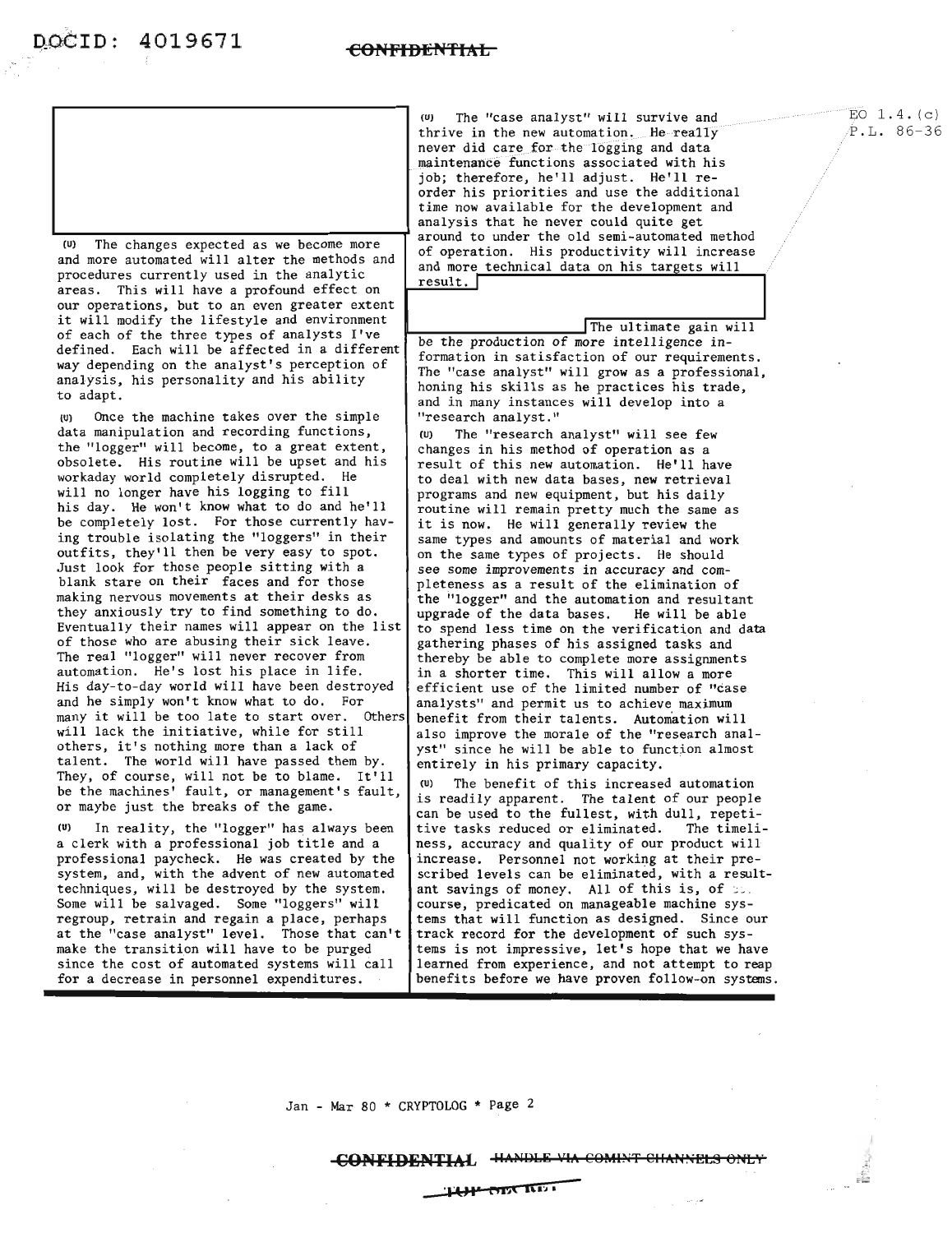**UNCLASSIFIED** 



# **INTERNATIONAL AFFAIRS INSTITUTE**

## 3rd ANNUAL ESSAY CONTEST

| <b>Prizes: 1st Place \$100.00</b> |  |
|-----------------------------------|--|
| <b>2nd Place \$ 50.00</b>         |  |
| 3rd Place \$ 25.00                |  |

Winning entries will also be considered for presentation in an appropriate Agency publication

# **Topic: Related to International Affairs**

# **Enter By: 1 October 1980**

To enter (or for more information) **Contact Either:** 



# **Winners Announced: October 1980**

Jan - Mar 80 \* CRYPTOLOG \* Page 3

#### **UNCLASSIFIED**

 $\mathcal{A}(\mathcal{A})$  and  $\mathcal{A}(\mathcal{A})$  and

of many and

 $\mathcal{L}^{\mathcal{L}}$  and  $\mathcal{L}^{\mathcal{L}}$  and  $\mathcal{L}^{\mathcal{L}}$  are  $\mathcal{L}^{\mathcal{L}}$  . In the  $\mathcal{L}^{\mathcal{L}}$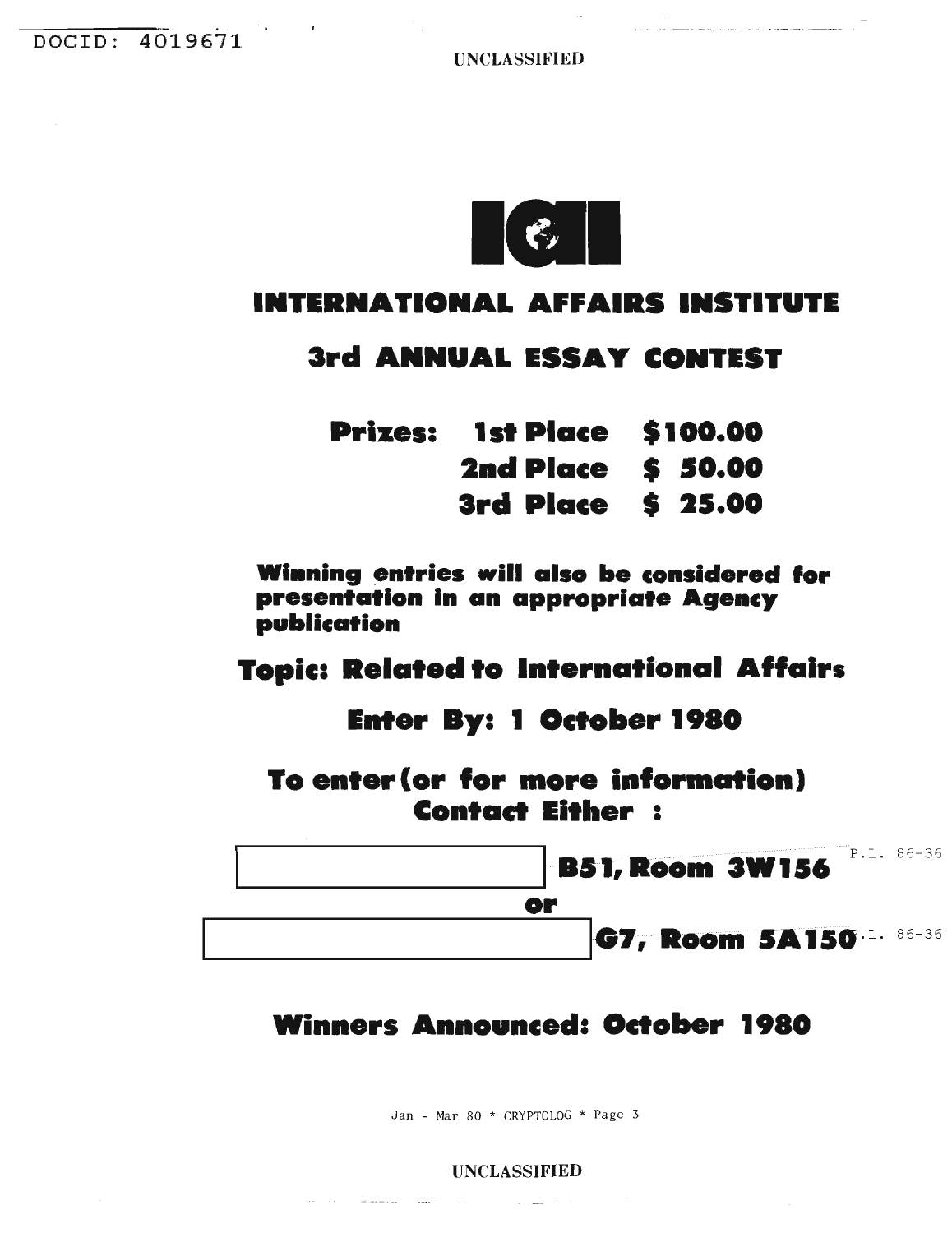

**SECRET** HANDLE VIA COMINT CHANNELS ONLY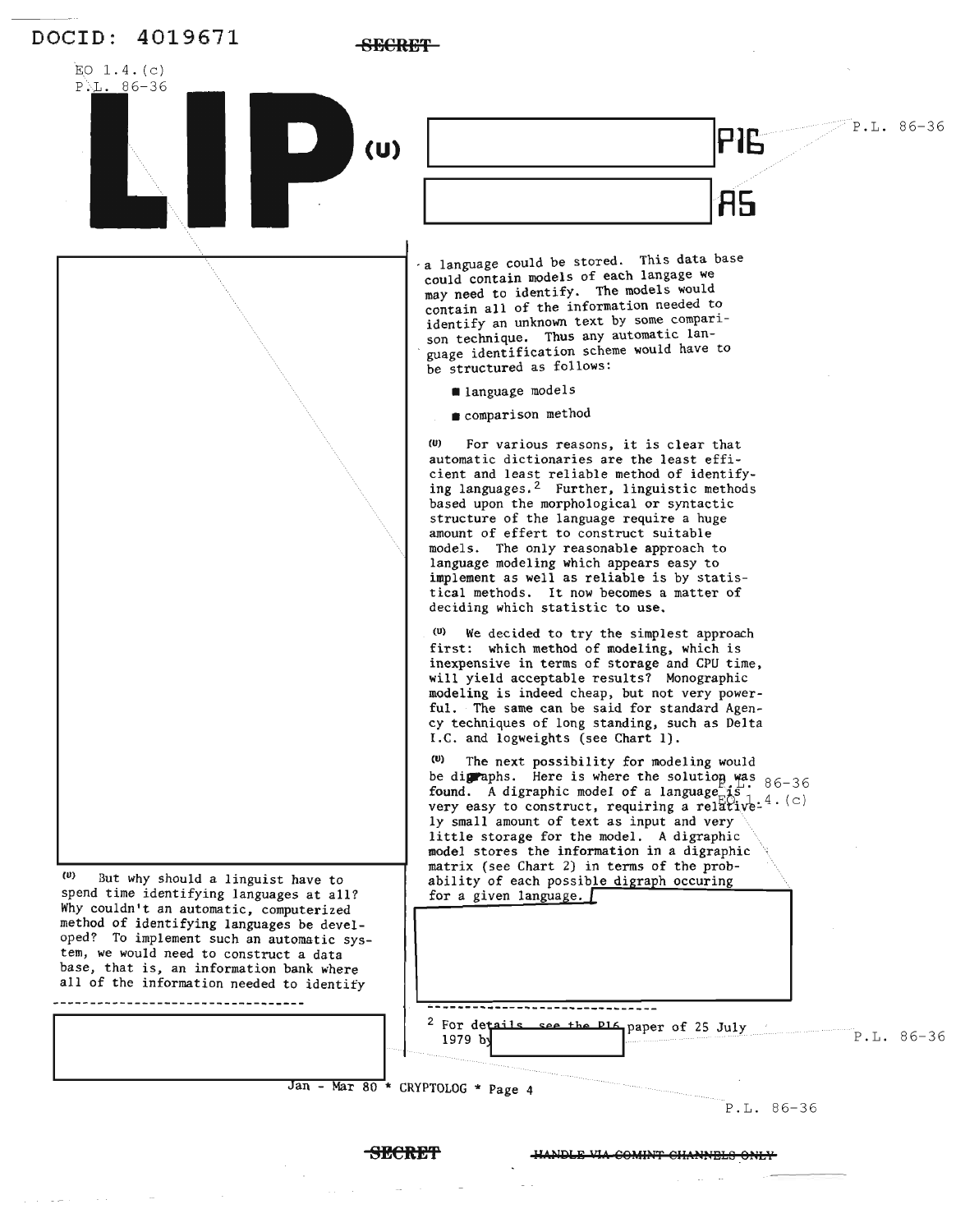# **DOCID: 4019611**

#### **UNCLASSIFIED** P.L. 86-36

 $\begin{array}{c} \begin{array}{c} \begin{array}{c} \end{array} \\ \begin{array}{c} \end{array} \end{array} \end{array} \begin{array}{c} \begin{array}{c} \end{array} \end{array} \end{array} \begin{array}{c} \begin{array}{c} \end{array} \end{array} \begin{array}{c} \begin{array}{c} \end{array} \end{array} \begin{array}{c} \begin{array}{c} \end{array} \end{array} \end{array} \begin{array}{c} \begin{array}{c} \end{array} \end{array} \begin{array}{c} \begin{array}{c} \end{array} \end{array} \begin{array}{c} \end{array} \end{array}$ 

<del>. . .</del> . . . . .

 $\sim$  100  $\mu$  m  $\sim$  100  $\mu$ 

**Jan - Mar 80 \* CRYPTOLOG \* Page 5**

### **UNCLASSIFIED**  $\blacksquare$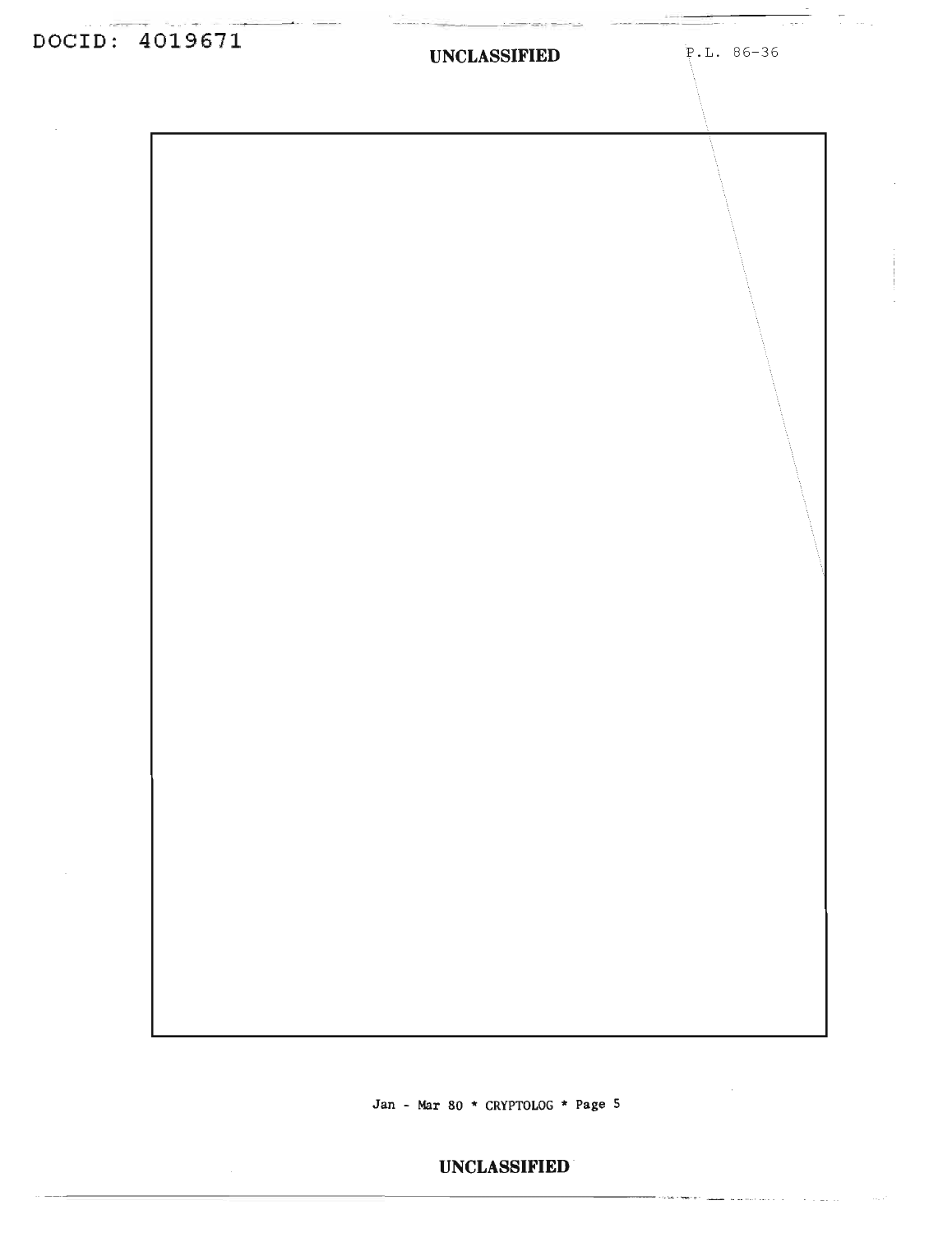$/P.L. 86-36$ 

Jan - Mar 80 \* CRYPTOLOG \* Page 6

 $\mathcal{L}_{\mathbf{z}}$  and  $\mathcal{L}_{\mathbf{z}}$  are the set of the set of the set of the  $\mathcal{L}_{\mathbf{z}}$ 

**UNCLASSIFIED**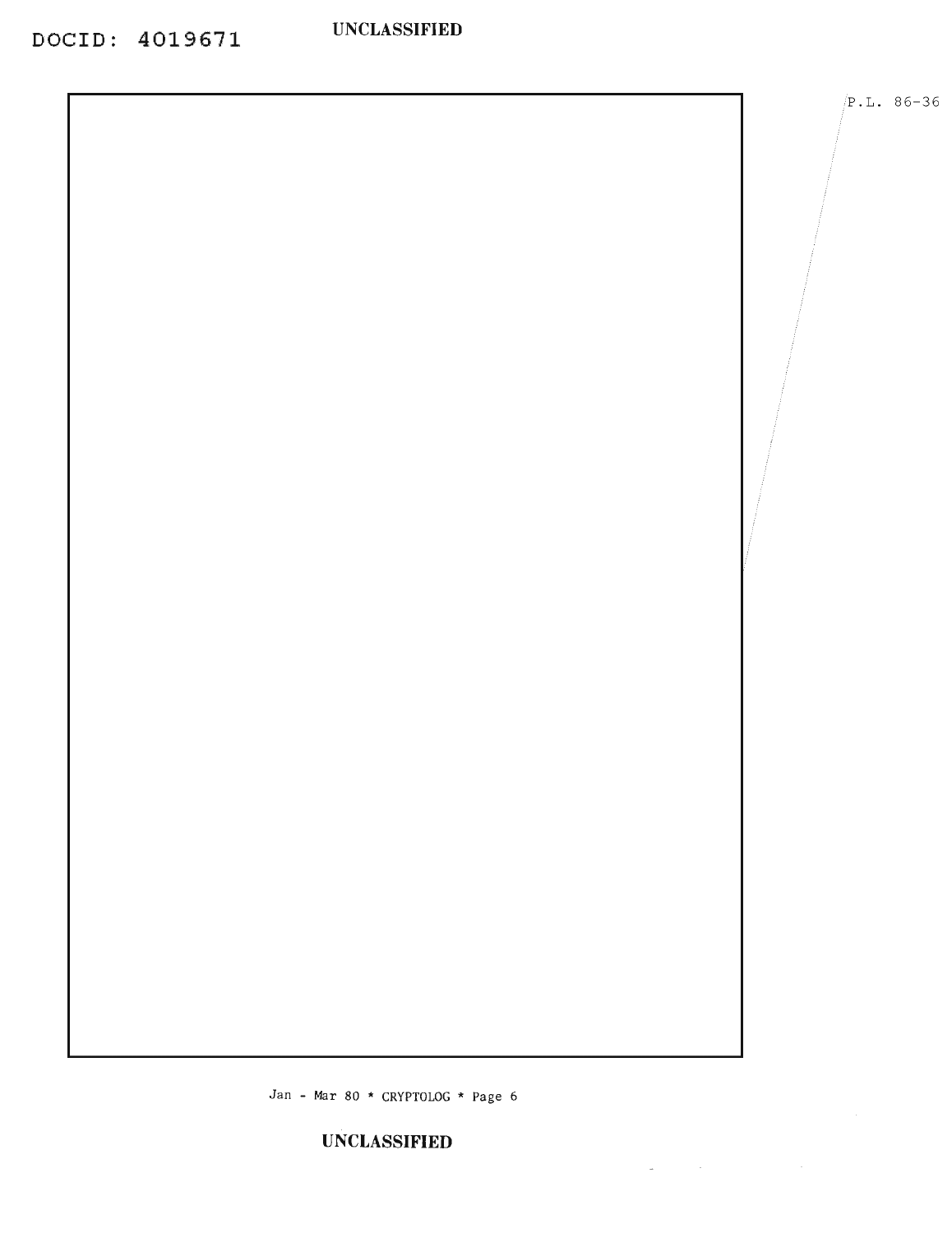### **DOCID: 4019611**

 $\sim$ 

#### **UNCLASSIFIED**

 $\omega_{\rm c} = \omega_{\rm c} \omega_{\rm c}$ 

P.L. 86-36

an Territorium and Territorium

 $\cdots \cdots \cdots \cdots$ 

|  |  | and a sheared and some of the contract of the contract of the contract of the contract of the contract of the<br>Separate of the contract of the contract of the contract of the contract of the contract of the contract of th<br>المستعملين<br>المستعملين |
|--|--|-------------------------------------------------------------------------------------------------------------------------------------------------------------------------------------------------------------------------------------------------------------|
|  |  | المستعملين                                                                                                                                                                                                                                                  |
|  |  |                                                                                                                                                                                                                                                             |
|  |  |                                                                                                                                                                                                                                                             |
|  |  |                                                                                                                                                                                                                                                             |
|  |  |                                                                                                                                                                                                                                                             |

Jan - Mar 80 \* CRYPTOLOG \* Page 7

 $\mathcal{O}(\mathcal{O}(\log\log n))$  ,  $\mathcal{O}(\log n)$  , and  $\mathcal{O}(\log n)$  ,  $\mathcal{O}(\log n)$  , and

#### **UNCLASSIFIED**

 $\mathcal{L}_{\text{max}}$  , and  $\mathcal{L}_{\text{max}}$  , and  $\mathcal{L}_{\text{max}}$ 

 $\sim$   $\sim$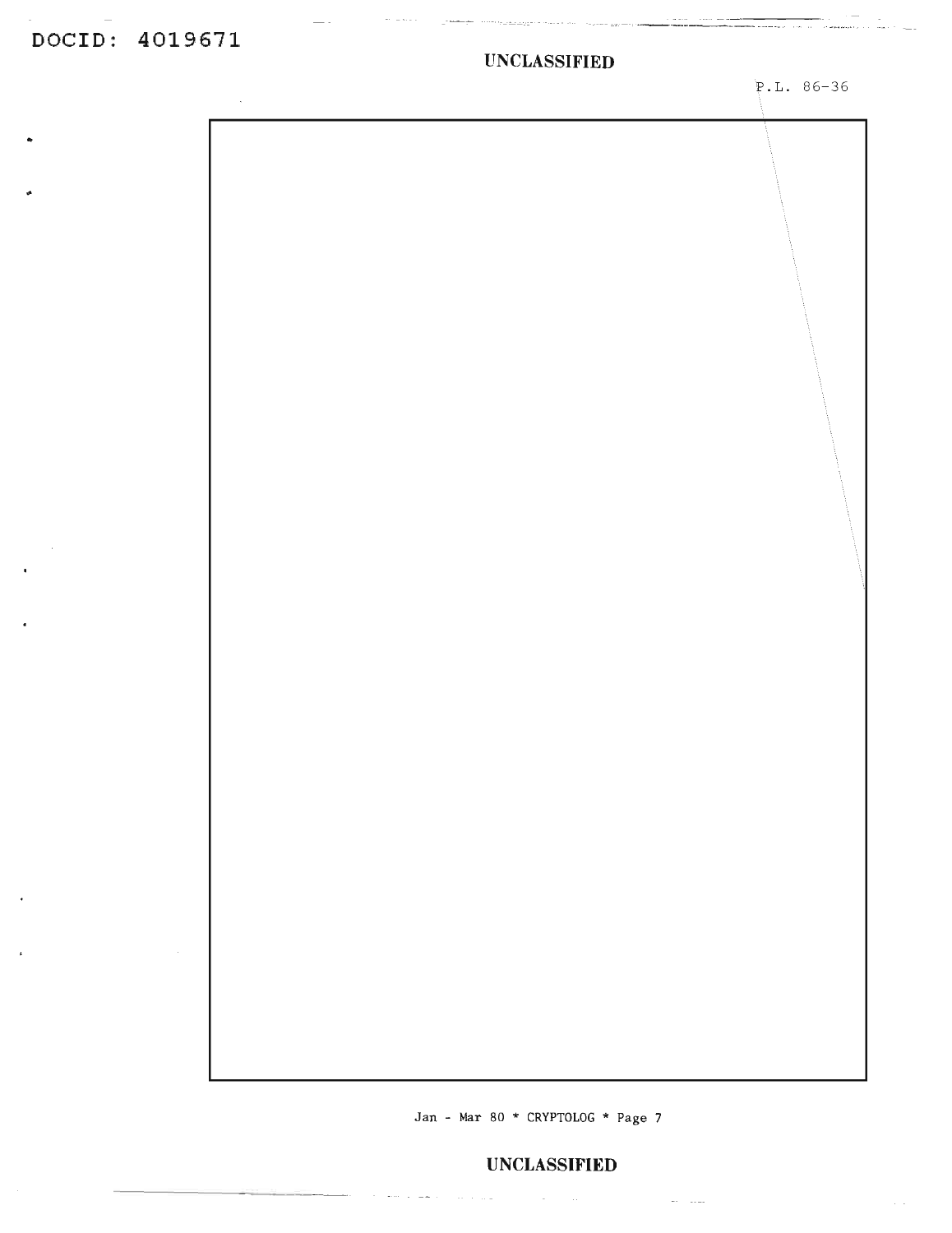

Jan - Mar 80 \* CRYPTOLOG \* Page 8

 $P.L. 86-36$ 

ancere recei

CONFIDENTIAL TIANDLE VIA COMINT CHANNELS ONLY

**Carl Contact**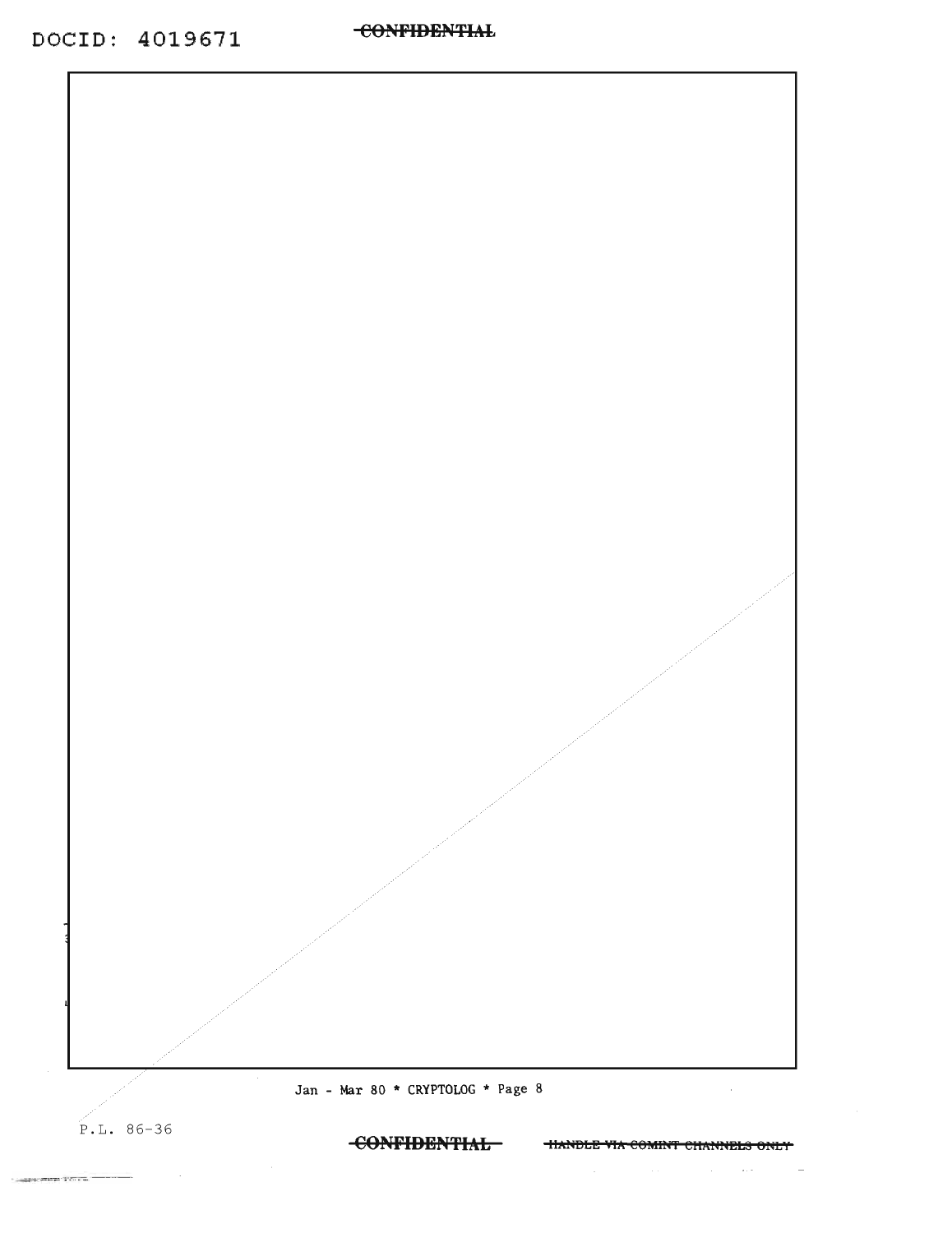WHY ARE ALL THE STREETS IN AMERICA WHICH ARE NAMED AFTER A FRENCHMAN IN SUCH TERRIBLE CONDITION, AND WHO WAS THIS FELLOW DETOUR, ANYWAY?

It is generally conceded that book-learning is not the best way to learn a foreign language. Instead, most people agree that the best way is to actually live in an environment where the language is present 24 hours a day. When a person sees and hears the words in a foreign language around him he soon learns what makes sense and what doesn't. How *long,* for instance, does it take for even the least languageoriented person to realize that there *isn't* any famous person named Einbahn, after whom so many streets are named throughout Germany and Austria, all of them coincidentally one-way streets? Well, I'll never forget the trip that two adults and four children, in one Rambler station wagon, took from Oberammergau, Germany, to Lake Garda, Italy. The reason why I'll never forget it is not just the horror <sup>I</sup> felt as I was being pushed down the Dolomites (it must have been at 150 miles an hour) by good-natured Italian truck drivers trying to meet a schedule. No, the reason is that, during calmer, flatter stretches of the trip, when <sup>I</sup> *could* relax my grip on the wheel and enjoy the scenery, it had seemed to me that Italian villages have such pretty names. But can they *all* have the same name! Hadn't we seen that name a few hours back when we were crossing that bridge? Then a half-hour ago when we went past the quarry? And here's *another* village with the same name -Lavori in Corso. Oh, dammit, I told myself, learning Italian quickly, it means "Men at Work"[

Right after World War II, as the Cold War was starting up, the United States had to think of ways to get information to "the Russian People." The proposed methods included balloons that were supposed to blow from west to east but often didn't cooperate. One method that was used at an early stage was to set up an official U.S. radio station, transmitting in Morse code to all the hams in the Soviet Union. Since it was an official U.S. radio station, it had to have <sup>a</sup> callsign beginning with a K (if the transmitter is located west of the Mississippi) or a W(if located east of the Mississippi). Since the transmitter was located on the East Coast, is was a W. And since callsigns often mean something-WGMS, for Washington's Good Music Station-it was decided to call this transmitter WRU, for U.S. radio transmitting to RUssia. But it didn't take *long* for Washington to learn that the Russian People didn't Lelieve any of the broadcasts. Eventually someone pointed out that if you send the callsign in Latin letters, WRU, in Morse code (.-- .-...-),.any Russian ham would convert those dits and dahs to the Russian letters SPY, which, unfortunately, represent the Russian word" for "I'm lying." Well, back to the balloons...

Excerpted from "Twelve Language Anecdotes in Search of an Author," by Arthur J. Salemme, formerly PI, now retired.

--------------------------------

To Subscribe to CRYPTOLOG,

Or to Change Your Address, Call

1103s

Jan - Mar 80 \* CRYPTOLOG \* Page 9

#### **UNCLASSIFIED**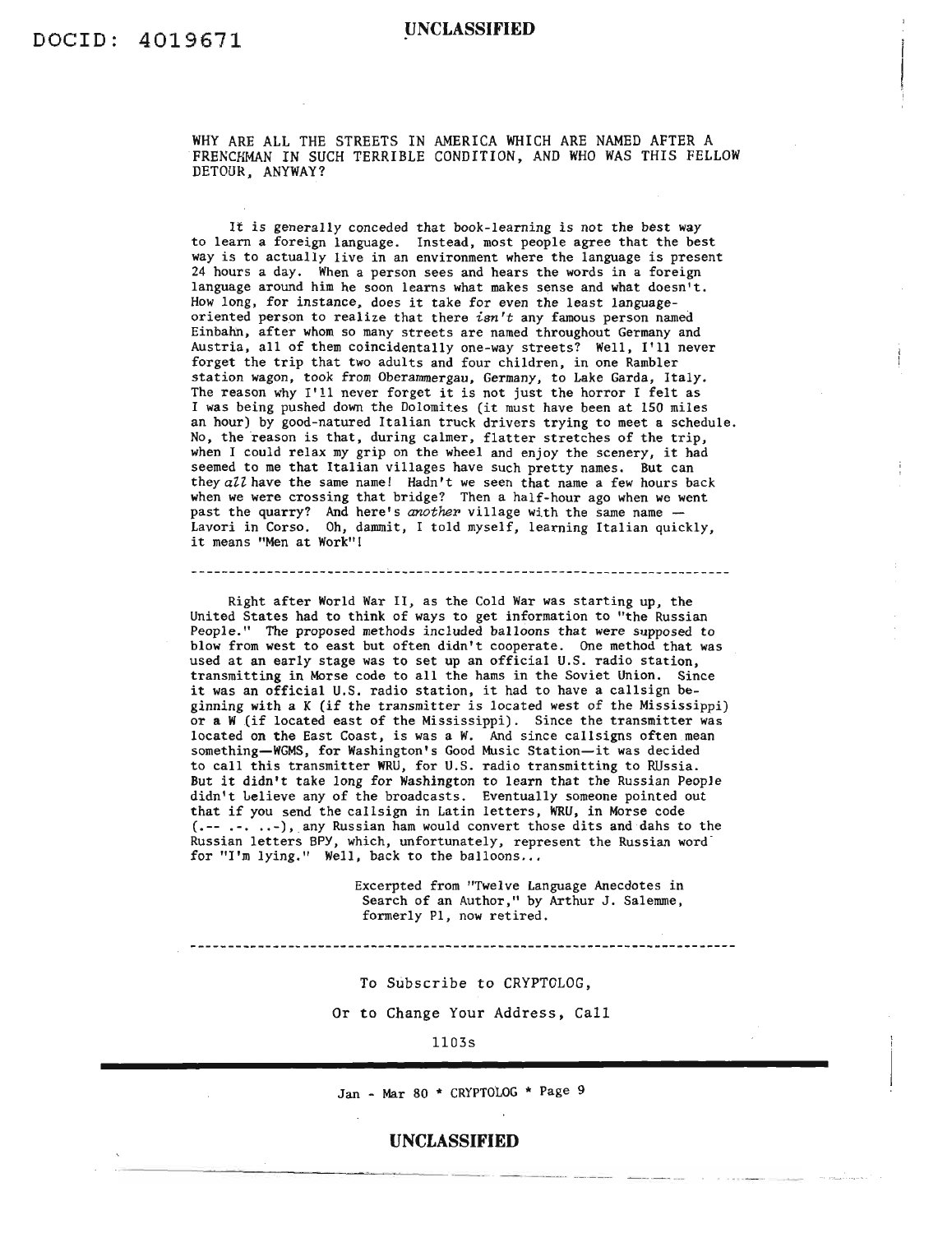TOR OFFICIAL USE ONLY

Jan - Mar 80 \* CRYPTOLOG \* Page 10

| <b>SECURITY CLASSIFICATION</b>                                                                                                                                                                                                                                                                                                                                                                                                                                                                                                                                                                                                                                                                                                                                                                                                                                                                                                                                                                                                                                                                                                                                                                                                                                                    |                                                                                                                                                                                                                                                                                                                                                                                                                                                                                                                                                                                                                                                                                                                                                                                                                                                                                                                                                                                                                                                                                                                                                                                                                                                                                                                                                                                                                                                                                                                                                                                                                                                                                                                                                                                                                                                                                                                                                   | <b>SAO USE ONLY</b>                                                                                    |              |
|-----------------------------------------------------------------------------------------------------------------------------------------------------------------------------------------------------------------------------------------------------------------------------------------------------------------------------------------------------------------------------------------------------------------------------------------------------------------------------------------------------------------------------------------------------------------------------------------------------------------------------------------------------------------------------------------------------------------------------------------------------------------------------------------------------------------------------------------------------------------------------------------------------------------------------------------------------------------------------------------------------------------------------------------------------------------------------------------------------------------------------------------------------------------------------------------------------------------------------------------------------------------------------------|---------------------------------------------------------------------------------------------------------------------------------------------------------------------------------------------------------------------------------------------------------------------------------------------------------------------------------------------------------------------------------------------------------------------------------------------------------------------------------------------------------------------------------------------------------------------------------------------------------------------------------------------------------------------------------------------------------------------------------------------------------------------------------------------------------------------------------------------------------------------------------------------------------------------------------------------------------------------------------------------------------------------------------------------------------------------------------------------------------------------------------------------------------------------------------------------------------------------------------------------------------------------------------------------------------------------------------------------------------------------------------------------------------------------------------------------------------------------------------------------------------------------------------------------------------------------------------------------------------------------------------------------------------------------------------------------------------------------------------------------------------------------------------------------------------------------------------------------------------------------------------------------------------------------------------------------------|--------------------------------------------------------------------------------------------------------|--------------|
| SYSTEM ACQUISITION DOCUMENT REVIEW                                                                                                                                                                                                                                                                                                                                                                                                                                                                                                                                                                                                                                                                                                                                                                                                                                                                                                                                                                                                                                                                                                                                                                                                                                                |                                                                                                                                                                                                                                                                                                                                                                                                                                                                                                                                                                                                                                                                                                                                                                                                                                                                                                                                                                                                                                                                                                                                                                                                                                                                                                                                                                                                                                                                                                                                                                                                                                                                                                                                                                                                                                                                                                                                                   | CONTROL NO.                                                                                            |              |
| COVERNAME                                                                                                                                                                                                                                                                                                                                                                                                                                                                                                                                                                                                                                                                                                                                                                                                                                                                                                                                                                                                                                                                                                                                                                                                                                                                         |                                                                                                                                                                                                                                                                                                                                                                                                                                                                                                                                                                                                                                                                                                                                                                                                                                                                                                                                                                                                                                                                                                                                                                                                                                                                                                                                                                                                                                                                                                                                                                                                                                                                                                                                                                                                                                                                                                                                                   | ACTION (If marked, indicate responsible<br>individual)                                                 |              |
| TITLE                                                                                                                                                                                                                                                                                                                                                                                                                                                                                                                                                                                                                                                                                                                                                                                                                                                                                                                                                                                                                                                                                                                                                                                                                                                                             |                                                                                                                                                                                                                                                                                                                                                                                                                                                                                                                                                                                                                                                                                                                                                                                                                                                                                                                                                                                                                                                                                                                                                                                                                                                                                                                                                                                                                                                                                                                                                                                                                                                                                                                                                                                                                                                                                                                                                   | <b>DUE DATE</b> (Action completed)                                                                     |              |
| NSA FORM H8274 JUN 79<br>DOCUMENT<br>SYSTEM ACQUISITION DOCUMENT REVIEW                                                                                                                                                                                                                                                                                                                                                                                                                                                                                                                                                                                                                                                                                                                                                                                                                                                                                                                                                                                                                                                                                                                                                                                                           |                                                                                                                                                                                                                                                                                                                                                                                                                                                                                                                                                                                                                                                                                                                                                                                                                                                                                                                                                                                                                                                                                                                                                                                                                                                                                                                                                                                                                                                                                                                                                                                                                                                                                                                                                                                                                                                                                                                                                   | RESOLVED (If marked)                                                                                   |              |
| PORTIONS TO WHICH THIS CRITIQUE PERTAINS                                                                                                                                                                                                                                                                                                                                                                                                                                                                                                                                                                                                                                                                                                                                                                                                                                                                                                                                                                                                                                                                                                                                                                                                                                          |                                                                                                                                                                                                                                                                                                                                                                                                                                                                                                                                                                                                                                                                                                                                                                                                                                                                                                                                                                                                                                                                                                                                                                                                                                                                                                                                                                                                                                                                                                                                                                                                                                                                                                                                                                                                                                                                                                                                                   |                                                                                                        |              |
| (Section)<br>(Page)                                                                                                                                                                                                                                                                                                                                                                                                                                                                                                                                                                                                                                                                                                                                                                                                                                                                                                                                                                                                                                                                                                                                                                                                                                                               | (Paragraph)<br>(Line)                                                                                                                                                                                                                                                                                                                                                                                                                                                                                                                                                                                                                                                                                                                                                                                                                                                                                                                                                                                                                                                                                                                                                                                                                                                                                                                                                                                                                                                                                                                                                                                                                                                                                                                                                                                                                                                                                                                             | UNRESOLVED (If marked, no resolution found<br>during review, may/may not require further<br>attention) |              |
| <b>NAME</b>                                                                                                                                                                                                                                                                                                                                                                                                                                                                                                                                                                                                                                                                                                                                                                                                                                                                                                                                                                                                                                                                                                                                                                                                                                                                       | ORG<br><b>CRITIQUE DATE</b>                                                                                                                                                                                                                                                                                                                                                                                                                                                                                                                                                                                                                                                                                                                                                                                                                                                                                                                                                                                                                                                                                                                                                                                                                                                                                                                                                                                                                                                                                                                                                                                                                                                                                                                                                                                                                                                                                                                       | <b>\$5 ON TO.</b>                                                                                      |              |
| Management guidelines pertaining to the system acquisi-<br>Management guidelines pertaining to the system acquisi-<br>Management guidelines pertaining to the system acquisi-<br>NSA/CSS Manual 81-1) have been in effect for approxima<br>tion process (NSA/CSS Circular Numbers 25-5 and 25-16 and<br>the process (NSA/CSS Circular in effect for approximately<br>tion process (NSA/CSS Circular in effect e heen involved in<br>NSA/CSS pears now. Many organizations have<br>Œ<br>ш<br>NSA/CSS Manual 81-1) have been in ettect for approximately<br>NSA/CSS Manual 81-1) have been in ettect for approximately<br>NSA/CSS Manual 81-1) have peen in process through planning. reviewing.<br><b>CRITIQUE OF NOTATED SECTION AND/OP **</b><br>three years now, many organizations have been involved in decision and the reviewing, and the constrained activity.<br>⋧<br>ш<br>-<br>><br>the acquisition process through planning, reviewing, containing, containing, through planning, reviewing, containing, containing, $\frac{1}{2}$ and $\frac{1}{2}$ activity.<br>ш<br>œ<br>particularly involved in the project management elements have been<br>project management elements system<br>wring this time, project management and System<br>acquisition documents such as | During this time, project management elements have been<br>project management of various every                                                                                                                                                                                                                                                                                                                                                                                                                                                                                                                                                                                                                                                                                                                                                                                                                                                                                                                                                                                                                                                                                                                                                                                                                                                                                                                                                                                                                                                                                                                                                                                                                                                                                                                                                                                                                                                    |                                                                                                        | $P.L. 86-36$ |
| particularly involved in the preparation of various system Acqui-<br>particularly involved in the preparation for such documents.<br>particularly involved in the as System process for such documents.<br>and System plans and System Acqui-<br>and System plans and System Acqui-<br>acquisition documents such as System process ferent elements to<br>acquisition documents such as System process ferent elements<br>acquisition acquisition and<br>sition plans, to aid the review process for such documents to the elements for such documents to the elements of the elements of the process for such documents and re-<br>To aid the review process critiques, and re-<br>sition pl<br>506<br><b>RESPONSL</b>                                                                                                                                                                                                                                                                                                                                                                                                                                                                                                                                                           | several methods have been devised by different elements to and re-<br>suggestions, critiques; when it became<br>record and manage comments, suggestions, when it became<br>record and manage ing the various<br>and record and manage comments, suggestions, critiques, and re-<br>suggestions, critiques, the decame<br>record and manage comments, suggestions, were when we useful, an<br>record and manage comments, suggestions were most valuable<br>apparent that some of these methods were quite useful, and con-<br>apparent that some of these methods were most valuable cert<br>parent was initiated to consolidate narticularly $\tau_{42}$ project<br>effort was survey of $T^4$ eleme<br>effort was initiated to consolidate the most valuable con-<br>left was initiated to consolidate particularly raz project<br>left of a survey of was taken and the results were used<br>left a survey of was taken and the results were<br>Cepts. A survey of T4 elements, particularly T42 project to the were used to results forms manage-<br>experience of T4 elements, and the results forms manage-<br>experience draft "critique form".<br>Management divisions, was taken and the results were used to<br>the form to standards the standard subsequently, to standards a divisions, was form the draft to conform to standards.<br>Management divisions, was form the draft t<br>H8274, H8274, H8274, H8274, H8274, H8274, H8274, H8274, H8274, H8274, H8274, H8274, H8274, H8274, H8274, H8274, H8274, H8274, H8274, H8274, H8274, H8274, H8274, H8274, H8274, H8274, H8274, H8274, H8274, H8274, H8274, H8274<br>ment personnel (N <sup>33)</sup> modified the ural in type forms.<br>H8274,<br>IH8274,<br>The form, System Acquisition Document Review supply of<br>The form, System Acquisition Document Review supply of<br>The form, System Acquisition Document An initial supply of<br>The form, System Acquisition Docu |                                                                                                        |              |
| $\circ$<br>⋖<br><b>FINAL DISPOS!</b><br>s                                                                                                                                                                                                                                                                                                                                                                                                                                                                                                                                                                                                                                                                                                                                                                                                                                                                                                                                                                                                                                                                                                                                                                                                                                         |                                                                                                                                                                                                                                                                                                                                                                                                                                                                                                                                                                                                                                                                                                                                                                                                                                                                                                                                                                                                                                                                                                                                                                                                                                                                                                                                                                                                                                                                                                                                                                                                                                                                                                                                                                                                                                                                                                                                                   |                                                                                                        |              |
| REVIEWER INDICATING AGREEMENT TO FINAL DISPOSITION                                                                                                                                                                                                                                                                                                                                                                                                                                                                                                                                                                                                                                                                                                                                                                                                                                                                                                                                                                                                                                                                                                                                                                                                                                |                                                                                                                                                                                                                                                                                                                                                                                                                                                                                                                                                                                                                                                                                                                                                                                                                                                                                                                                                                                                                                                                                                                                                                                                                                                                                                                                                                                                                                                                                                                                                                                                                                                                                                                                                                                                                                                                                                                                                   |                                                                                                        |              |
| SIGNATURE<br>SAO OFFICIAL FINAL DISPOSITION                                                                                                                                                                                                                                                                                                                                                                                                                                                                                                                                                                                                                                                                                                                                                                                                                                                                                                                                                                                                                                                                                                                                                                                                                                       |                                                                                                                                                                                                                                                                                                                                                                                                                                                                                                                                                                                                                                                                                                                                                                                                                                                                                                                                                                                                                                                                                                                                                                                                                                                                                                                                                                                                                                                                                                                                                                                                                                                                                                                                                                                                                                                                                                                                                   | <b>BAT</b>                                                                                             |              |
| <b>FORM H8274 JUN 79</b>                                                                                                                                                                                                                                                                                                                                                                                                                                                                                                                                                                                                                                                                                                                                                                                                                                                                                                                                                                                                                                                                                                                                                                                                                                                          |                                                                                                                                                                                                                                                                                                                                                                                                                                                                                                                                                                                                                                                                                                                                                                                                                                                                                                                                                                                                                                                                                                                                                                                                                                                                                                                                                                                                                                                                                                                                                                                                                                                                                                                                                                                                                                                                                                                                                   | SECURITY CLASSIFICATION                                                                                |              |

DOCID: 4019671 +OR OFFICIAL USE ONLY

and the company

. . . . . . . . . .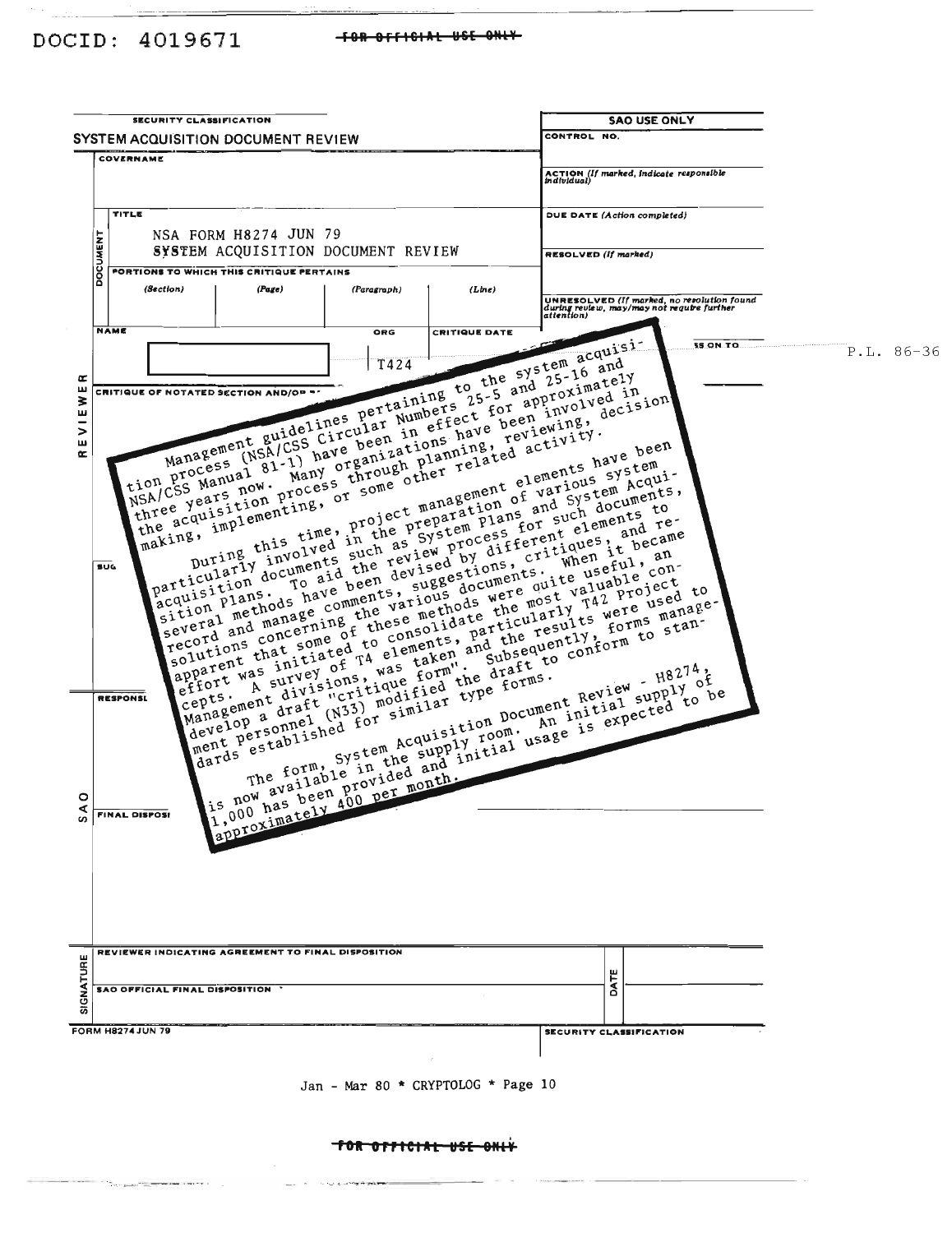### DOCID:  $4019671$  <del>For official use only</del>

 $\mathbf{I}$ J

P.L. 86-36

# **ANALYSTS OF NSA, ARISE! YOU HAVE NOTHING TO LOSE BUT YOUR PAPER** This entire article is **This entire article is IT12 CONS**

N<sub>fo1</sub> SA is in the midst of a revolution. Before anyone rushes to call the Federal Protective Service. let me quickly add that the revolution, here at NSA, is an information services revolution. Webster's New International Dictionary defines the word revolution as a "total or radical change." A total change is exactly what is happening. in a rapidly evolving way. to the methods of information storage, retrieval, and dissemination now available or being planned at NSA. The radical change occurring at this Agency. of course. represents only a microcosm of the vast and rapid evolution of computers, data entry devices, and data storage devices which is taking place worldwide. New, swiftly growing industries offering information to the public. on virtually every subject known to man. have appeared in the last decade. This information is now instantly available by attaching a device about the size of a portable typewriter, to your telephone.

The New Information Entrepreneurs. T12, Information Services, now subscribes to the data bases of several of these new information its own specialized information data bases entrepreneurs, including Lockheed's DIALOG,  $\cdot$  using the M204 language and the IBM 370/168 Bibliographic Retrieval Service's BRS/SDI computer for storage and retrieval. These<br>Service, and the New York Times' DATABANK. machine systems have greatly reduced the Hundreds of hours of manual research time is | enormous collections of file cabinets so<br>now condensed to seconds and minutes when | familiar to visitors to the old CREE. Ne now condensed to seconds and minutes when familiar to visitors to the old CREF. New<br>searching the vast data storage banks avail-<br>systems, now underway and being planned, w able via a telephone line to computers located  $|$  soon guarantee that the last manual file cabiin such places as Palo Alto, California and  $\vert$  net, like the pterodactyl, will fade into ex-Scotia, New York. NSA information science [tinction. analysts will query these data banks to aid topics as chemistry, psychology, economics, est barriers to the rapid conversion of the<br>divertion shipser proposition and respectively explicitly written word to digital form by using the education, physics, engineering, social sci-<br>ences medicine drugs industry and bundreds Kurzweil data entry machine. This device, ences, medicine, drugs, industry and hundreds ences, medicine, arugs, industry and numbers<br>of other subjects. NSA is now considering the designed to "read" ordinary print and convert<br>addition of IEVIS and NEVIS convices offered it to computer-compatible digits, was de addition of LEXIS and NEXIS services offered by Meade Data Central. LEXIS is a legal oped by the same company which originated by Meade Data Central. LEXIS is a legal by means bata central. EXIS IS a regard the Kurzweil reading machine for the blind, citation service covering federal and state law. NEXIS is an extremely powerful research now available for use in the NSA Library. The tool which provides a full text search capa-<br>bility of news sources such as the wire ser-<br> $\begin{matrix}\n\text{successful employment of this device, or one} \\
\text{like it will do away with the slow "poking-in"}\n\end{matrix}$ vices, news magazines, newspapers and journals of data by a human, so essential to the comfor a three year period. The addition of NEXIS puter storage and retrieval of information. to T12's inventory of commercial data bases<br>would potentially eliminate a great amount of mation retrieval system, analysts will be able would potentially eliminate a great amount of mation retrieval system, analysts will be able

Government-Sponsored Data Bases. Tl2 has direct access to a number of government-sponsored data bases which offer information of great value to NSA analysts. These include the files of the Defense Technical Information Center (DTIC). which provides access to technical reports on research and development projects of the Defense Department. These reports are available in special categories, on microfiche in the NSA Library. Other DTIC data bases offer descriptive summaries of DoD R & D , activities. COINS (Community On-line Intelligence System) offers valuable communitywide intelligence information to NSA customers with a need-to-know.

NSA's In-House Developments. liSA's nission must, however, be also served by information data banks developed and operated inhouse. The useful and valuable classified information available through the SOLIS system<br>is, of course, accessible by  $T12's$  information science analysts in researching your classi-<br>fied queries. In the last few years, T12 has developed and maintained a large number of machine systems have greatly reduced the systems, now underway and being planned, will

in your work-related research on such diverse Tl2 is now hoping to solve one of the great-

open source processing now being done. The index the hundreds of thousands of report

Jan - Mar 80 \* CRYPTOLOG \* Page 11

#### **Fel IfrlelAL as! 'Nt.**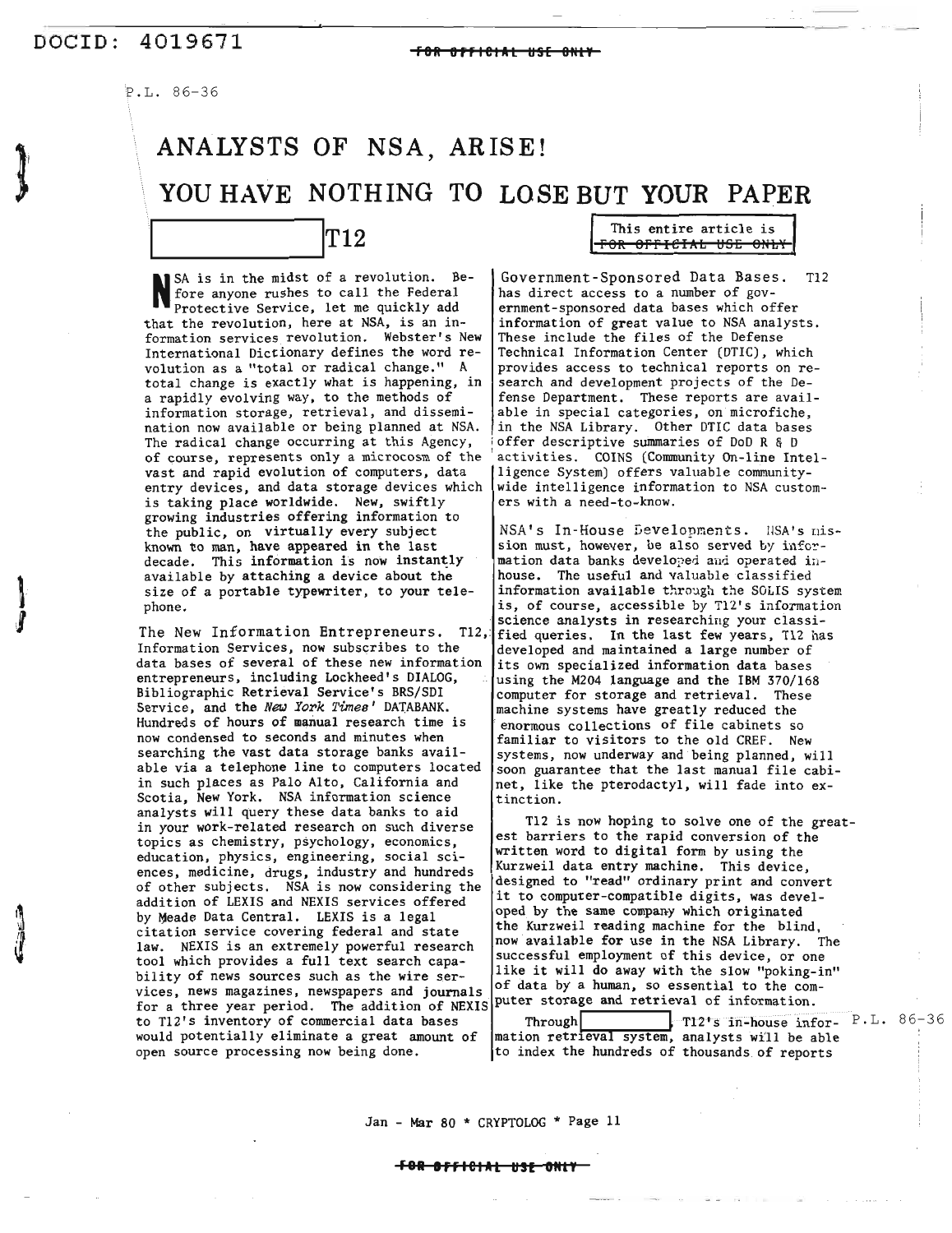$\sim 320$  and

| techniques on microfiche is being studied<br>mation vital to the completion of a report?<br>$P.L. 86-36$<br>under Project<br>It means that time-sensitive information will<br>be available when it still has meaning and<br>Manipulation of Electrically Received<br>importance. It means that, in many cases,<br>Information. Other systems, designed to<br>information will be available to the anal-<br>handle information received electrically, are<br>yst, 24 hours a day, by querying T12's data<br>also under developemnt using hardware and<br>bases directly, if required. It means get-<br>software already in use in another Agency<br>ting an answer to your question in seconds<br>the name given to this pro-<br>system.<br>or minutes instead of hours or days.<br>ject now awaiting software modification, will<br>The American Revolution freed us, as a<br>store large quantities of classified infor-<br>nation, from foreign domination; the infor-<br>mation presently received here via teletype<br>mation services revolution will free, us, at<br>and will enable the researcher to perform<br>last, from the overwhelming flood of paper<br>full-time searches by words, subjects, series<br>that has dominated us for so long, stealing<br>numbers and other approaches. Thousands of<br>our time and efficiency. It may also, in-<br>documents now being processed manually for<br>cidentally help save our forests for other<br>hard copy files, a process which is both<br>uses.<br>labor intensive and time consuming, will be-<br>come immediately available to researchers<br>The next time you call for information<br>throughout the Agency using easy-to-learn<br>services from T12, don't be surprised when<br>search strategies. Automatic distribution<br>your question gets researched and answered<br>of these documents, in hard copy, is already<br>with revolutionary zeal!<br>taking place under Projects<br>and<br>will eliminate the need<br>for hard copy.<br>$P.L. 86-36$ |  |
|----------------------------------------------------------------------------------------------------------------------------------------------------------------------------------------------------------------------------------------------------------------------------------------------------------------------------------------------------------------------------------------------------------------------------------------------------------------------------------------------------------------------------------------------------------------------------------------------------------------------------------------------------------------------------------------------------------------------------------------------------------------------------------------------------------------------------------------------------------------------------------------------------------------------------------------------------------------------------------------------------------------------------------------------------------------------------------------------------------------------------------------------------------------------------------------------------------------------------------------------------------------------------------------------------------------------------------------------------------------------------------------------------------------------------------------------------------------------------------------------------------------------------------------------------------------------------------------------------------------------------------------------------------------------------------------------------------------------------------------------------------------------------------------------------------------------------------------------------------------------------------------------------------------------------------------------------------------------------------------------------------------------------|--|
| WINS SYDNEY JAFFE AWARD (U)<br><b>TTSC</b> At the 1980 Crypto-Linguistic Association Annual Banquet<br>of the Language Department of the National<br>Cryptologic School was presented the Sydney Jaffe Award, the highest<br>recognition a member of the Agency can achieve in the language field.<br>His significant accomplishments as an Arabic linguist span an<br>Agency career of some 24 years.<br>EO $1.4.$ (c)                                                                                                                                                                                                                                                                                                                                                                                                                                                                                                                                                                                                                                                                                                                                                                                                                                                                                                                                                                                                                                                                                                                                                                                                                                                                                                                                                                                                                                                                                                                                                                                                    |  |
| $P.L. 86-36$                                                                                                                                                                                                                                                                                                                                                                                                                                                                                                                                                                                                                                                                                                                                                                                                                                                                                                                                                                                                                                                                                                                                                                                                                                                                                                                                                                                                                                                                                                                                                                                                                                                                                                                                                                                                                                                                                                                                                                                                               |  |
| <del>(C) -</del> In 1977, <br>performed pioneer work in developing<br>National Cryptologic School courses in the Syrian, Iraqi, Libyan and<br>Egyptian dialects of Arabic. Unique among these is the Libyan<br>course, the only such course available to the intelligence community.<br>For this seminal work in course development, he received the Agency's<br>Meritorious Civilian Service Award.<br>$P.L. 86-36$<br>(U) If there has ever been at NSA a linguistic factotum, it is<br>He yields to no one as a model of the traditions<br>and ideals set by Dr. Sydney Jaffe.                                                                                                                                                                                                                                                                                                                                                                                                                                                                                                                                                                                                                                                                                                                                                                                                                                                                                                                                                                                                                                                                                                                                                                                                                                                                                                                                                                                                                                          |  |

~OP 8H€RH~ **UMBRh**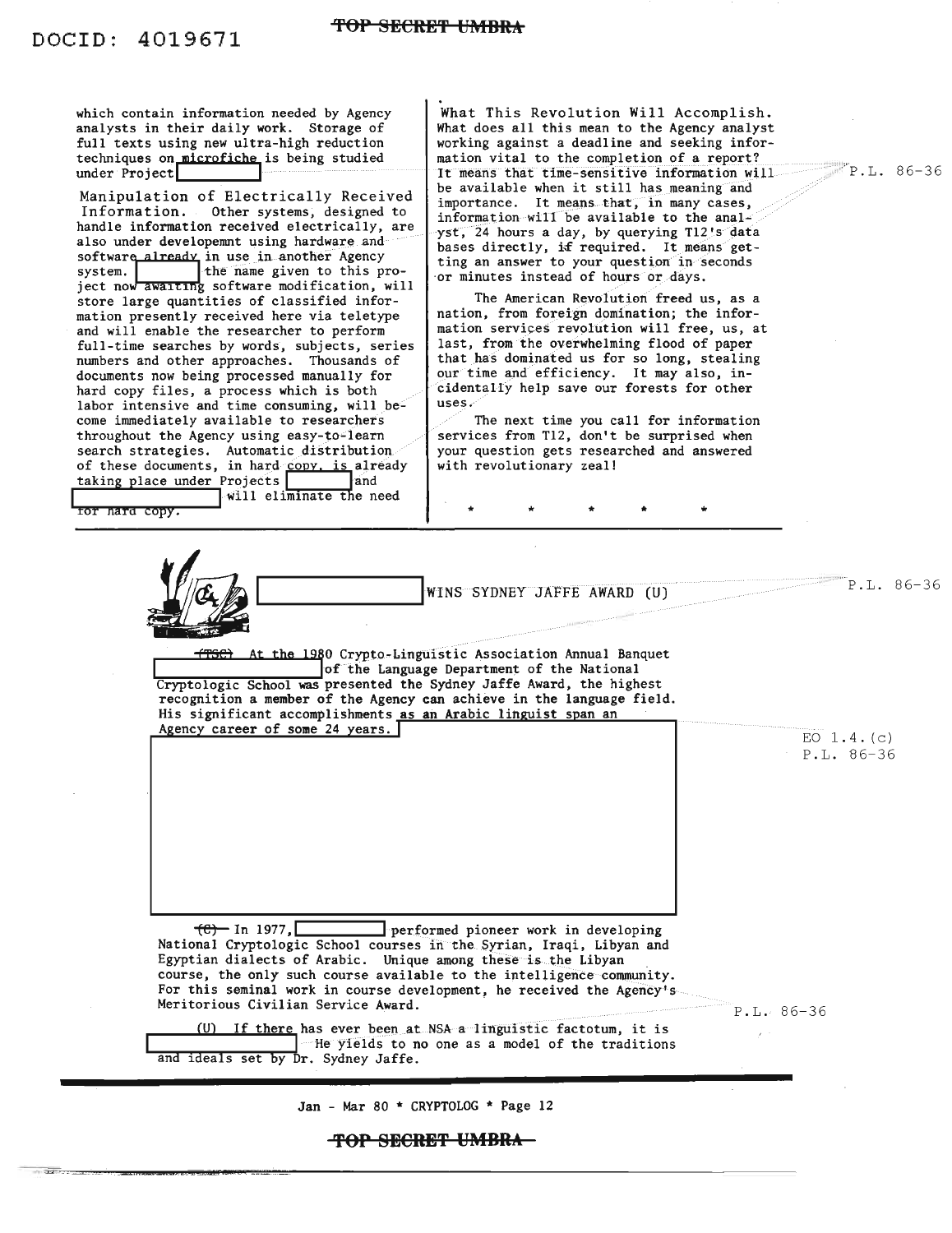

P.L. 86-36

This article was originally published in the WIN [Women in NSA] Newsletter for May 1980. Since the problem it addresses is certainly not limited to Agency women, but rather applies to all employees returning from tours of duty elsewhere, it is reprinted here so that it may reach a wider readership. dhw.

st year, I was fortunate to have been selected<br>for an external training program. I was thrilled,<br>not only because of the opportunity it provided for me<br>to learn more about the inner workings of the entire Department of Defense, but because I felt also that I mould then be assimilated back into the Agency in a<br>more responsible position. After all, if the Agency<br>more responsible position. After all, if the Agency<br>thought enough of me to have selected me for this<br>"plum," then wou ledge, later, to the best advantage?-or so I thought.

G

Judging from my past job experience in several<br>areas of the Agency, in addition to my recent schooling,<br>I felt I was ready to assume a position of greater responsibility upon my return; however, I was stymidd in<br>my attempts to find such a position. My two-month at-<br>tempt to find a job before I returned to the Washingtempt to rina a job before i returned to the washing-<br>tow area was greeted with such responses as: "We've<br>just changed the PMM's, and your name will no longer<br>be circulated to key components" (as I had been led<br>to expect p changed again, I understand). (The difficulty was<br>distance commercial phone of basiness via a long-<br>distance commercial phone.) Rather than being given<br>a choice of assignments, I was told that I would take<br>a job in a certa the Washington area specifically to interview for this<br>job. After the interview, I decided, for several rea-<br>sons, that this was not the job for me; however, I was<br>"on the books" as returning to that job, and that was<br>that have the time to pursue potential opportunities be-Cause I was under pressure to be assigned SOMEWHERE.<br>I finally returned, in a similar capacity, to the group<br>from which I had left. The other three Agency employees who were in school with me also returned to the same or<br>who were in school with me also returned to the same or<br>similar jobs. A sad commentary, I feel.

I am grateful for the opportunity the Agency provided for me to broaden my knowledge. However, I do<br>have a few suggestions for both the Agency and for those employees contemplating applying for external training.<br>First of all, I know the Agency's reassimilation program<br>has historically had its problems, and I am confident

that the current administration is doing everything it that the current administration. I can't speak about<br>can to help remedy the situation. I can't speak about<br>overseas returnees, but it seems to me that those re-<br>turning from specialized external training, such as the<br>joint sutdents with a broad background in military affairs, could be used by the Agency in a variety of areas. I<br>thow that there is one slot, a one-year tour as execu-<br>tive assistant to the Deputy Director—that goes to a<br>returnee from the National War College—but other areas<br>of the bertise glassed from this training. A one-year tour<br>in any one of these areas would benefit both the Agency<br>and the employee. In lieu of that, the employee should<br>not be "locked into" a job upon his or her return. A r of interviews (perhaps three) should be arranged for the employee. There's no substitute for personal<br>contact to aid one in deciding if one could effectively work with an individual or in a particular area (one can't make this decision via long distance), and a ecified period of time (a week or ten days) should be allotted the employee to make up his or her mind.

Failing this, what can YOU do to assure yourself a good job upon your return? (This advice holds true also for those who may be contemplating a change of jobs.) First, make certain your Personnel Summary is<br>up to date, and don't be shy, even before you go on<br>TDY, about giving it to those who may be in a postile postiion to place you. Secondly, decide which areas REALLY in-<br>terest you; find out what you can about these areas, who the managers are, and get appointments with them. Nost<br>managers are, and get appointments with them. Nost<br>managers are willing to talk to potential employees.<br>Thirdly, don't discount the theory of "networking"-<br>it  $\alpha \alpha n$ while working on a secure of staff. A few managers<br>even remembered me from my stint as a Director's<br>briefer (and that was in 1973.). In addition, senior WIN members were very generous in giving me advice and support.

In short, the opportunities are there; YOU CAN MAKE<br>IT HAPPEN!

Now, nine months after my return, I have secured a very good, career-enhancing position. It's nice to have the better job now, but it would have been even nicer to have obtained it upon my return.

Jan - Mar 80 \* CRYPTOLOG \* Page 13

#### **UNCLASSIFIED**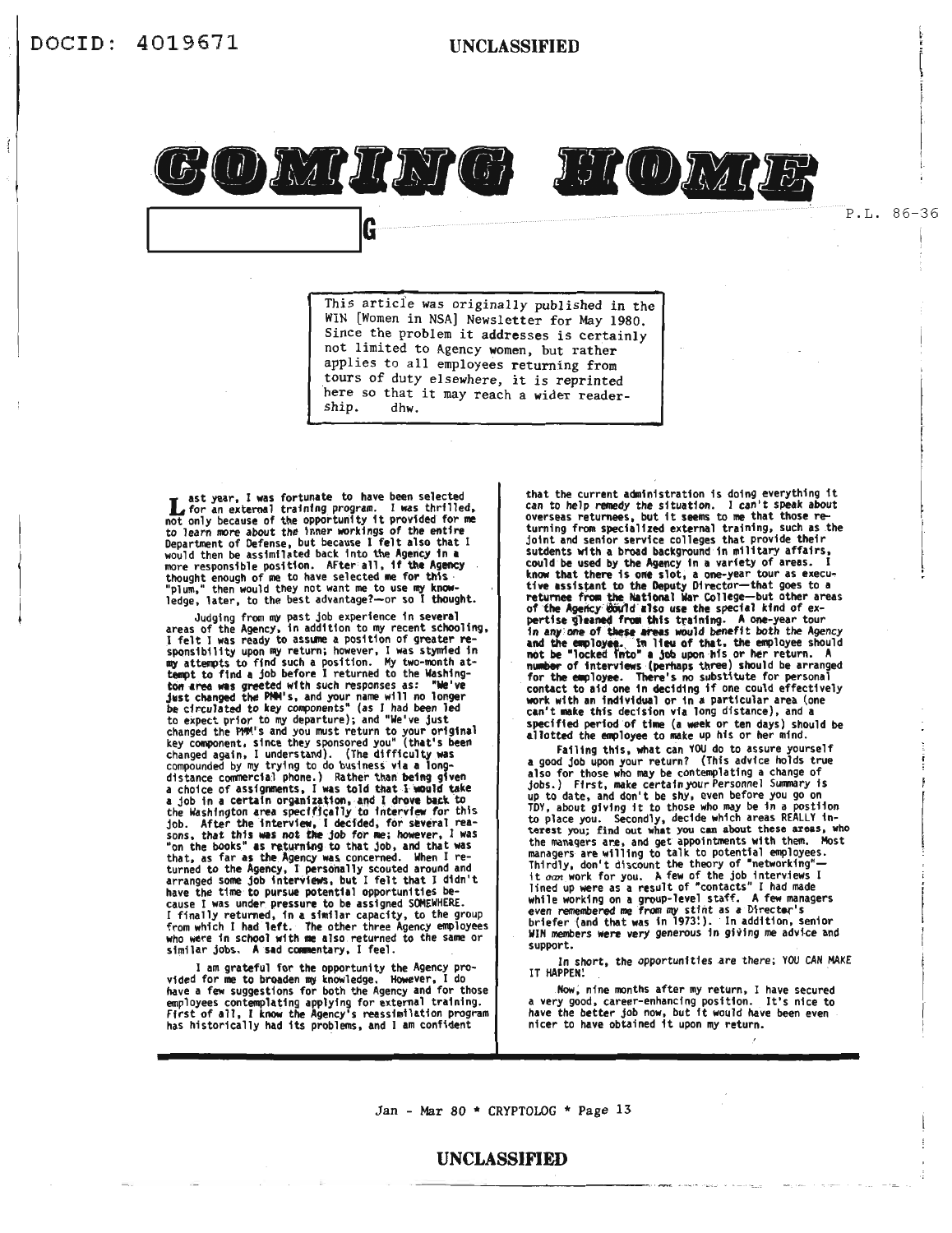



 $\mathbf{G}$ <sup>If</sup> IRC, which stands for Central Information Reference and Control, is a system of scientific and Technical  $(S \& T)$  intelligence support which is operated under the auspices of the Defense Intelligence Agency (DIA) by the Foreign Technology Division (FTD) of the Air Force Systems Command (AFSC). The primary purpose of CIRC is to support the intenlligence information needs of the five DoD S & T intelligence productions agencies: the Naval Intelligence Support Center, the Army's Foreign Science and TEchnology Center (FSTC), Medical Intelligence Information Agency (MILA) and Missile Intelligence Agency (MIA), and FTD. Access to the CIRC data base is available to other organizations, and NSA does have a CIRC terminal.

CIRC means on-line access to almost 1.5 million documents, and another 3.6 million are available through batch searching. These 5 million records are available to NSA for retrospective research through the remote terminal, which is located in Tl232 (Soviet Data Support Workcenter), Room 3W032, x5989s. For on-line searching the terminal converses directly with the computer located at FTD, at Wright-Patterson AFB, Dayton, Ohio, and retrieves document references and abstracts in response to search queries. CIRC provides document retrieval in a bibliographic sense, giving citations to documents re-<br>lating to a given subject or author, rather than selected and sorted data ready for insertion into documents which the requester may be preparing. The intent is to furnish source material to be studied by the re-<br>quester, who then has to decide the suitability and validity of the information. The user does not receive the document itself from the computer; instead, representations of the reference are retrieved, giving

such things as title, date of report, report number or source, text extract, and ending with a list of specific surnames, facility names, and nomenclature designators occur- ring in the document. Should the requester need the entire document, Tl232 can usually obtain it.

A major difference which tends to separate CIRC from many other data bases is that CIRC does *not* use a controlled dictionary of terms or keywords. Virtually all the words in the extracts entered into the CIRC system are usable in searching, with the exception of some common words such as "both," "who" or latter," which contribute little to retrieval. Because of the free text type of search, use of broad terms will certainly lead to a high chance of irrelevant retrievals while obtaining all the essential coverage. Therefore, the requester should be prepared to screen a great deal of information to avoid missing anything that seems pertinent. The other extreme-very narrow terms-will usu- ally render an output of mostly relevant documents but eliminating some valid ones in which the searched items are expressed differently in the referenced document from the search terms used  $-$  for example, searching for the SA-7 missile, but not for its nick- name GRAIL, or looking for the nickname FISHBED, but not for MIG-2l. If SA-7 or FISHBED were not in the reference, but GRAIL or MIG-2l were, the reference would not be retrieved. The indexer can only use terms that are precisely in the reference and is not to assume <sup>a</sup> relationship unless it is spelled out. Thus, there are problems in using narrow or specific terms without using synonyms or related terms to achieve full subject coverage.

DATA BASE CONTENT. Documents entering the CIRC data base contain information about for-

Jan - Mar 80 \* CRYPTOLOG \* Page 14

#### **CONFIBEN'fIAtJ**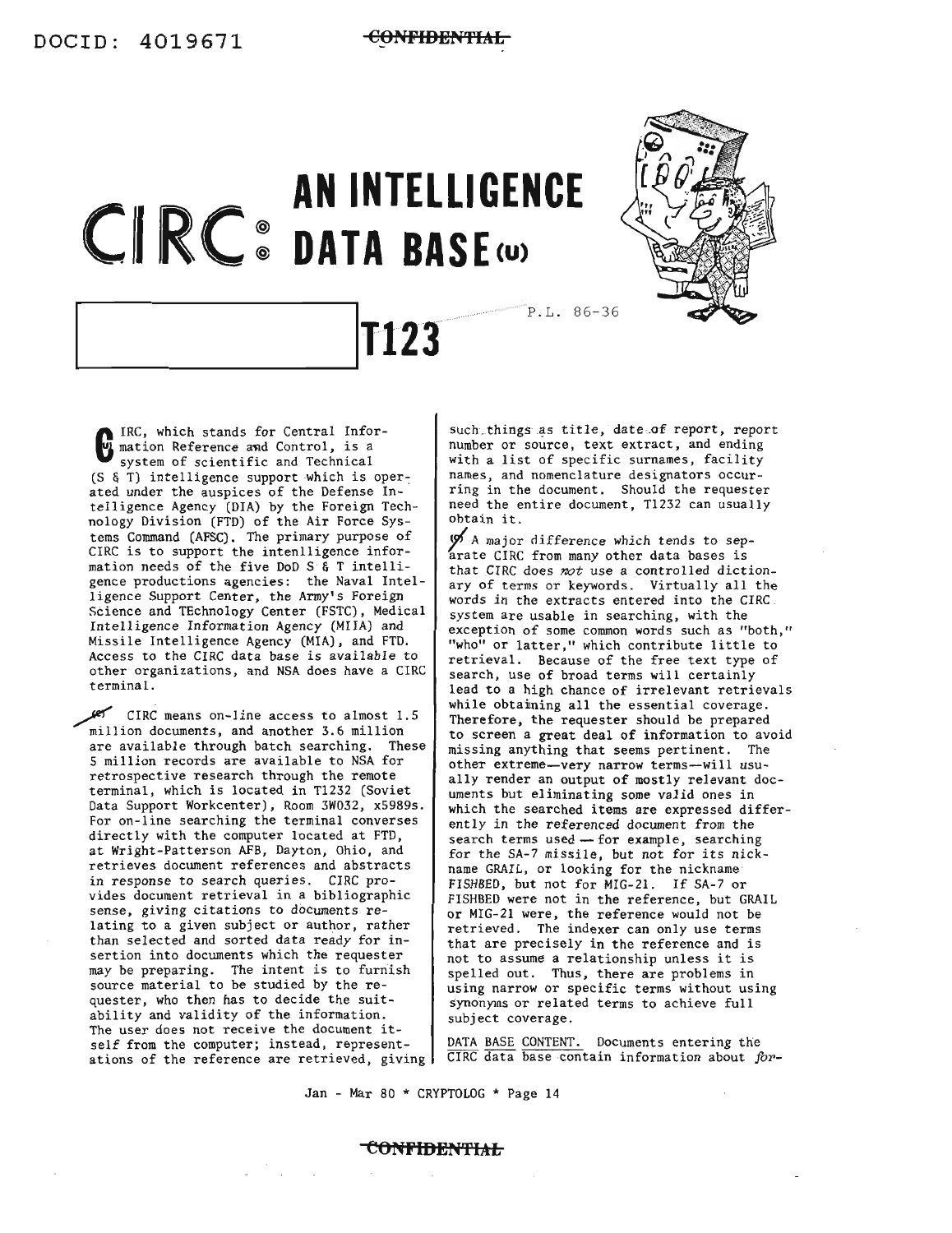t

*eign* science and technology as it relates to U.S. Army, Navy and Air Force interests. All scientific disciplines, engineering specialties and technologies are represented as available. Worldwide coverage is maintained with emphasis on Communist countries. U.S. information is not included except when it is incidental to foreign data.

(Uj Domestic and foreign open source publications are included in CIRC as well as classified messages, Intelligence Information Reports and other material of all classification levels up to TOP SECRET CODEWORD and TK. Army, Navy and Air Force finished technical intelligence publications containing analyzed information are entered into CIRC, as well as reports of some non-DoD agencies. The DoD S & T agencies also participate in obtaining information from other sources (such as NSA and CIA which do not submit reports directly to CIRC) for inclusion in the CIRC data base.

About 83 percent of CIRC's on-line data bases and 93 percent of the total CIRC data *bases--on-line* and batch--comes from foreign literature, 4.7 million out of a total of 5 million references. In 1979 over 1350 subscriptions to worldwide publications were scanned for content selection for CIRC. This provides a great number of open source unclassified references to a broad spectrum of subjects, nomenclatures, facilities, and authors or personalities, which are available for search, again, worldwide in coverage, but with emphasis on Communist countries. The other 7 percent of CIRC, nearly 300,000 document records, includes finished intelligence reports, IIR's, sensor reports, and other

(U) Many of the open source references are not available for computer retrieval elsewhere, so this part of CIRC is largely unique. While the retrieved abstract is in English, most often the open source referemce will be in the original language. The reference in CIRC refers the requester to the original periodical, journal, newspaper or monograph for the complete article.

OFF-LINE PRINT ORDERS. Because the on-line terminal printer is slow, bibliographies are usually ordered from FTD for off-line printing and mailing to T1232 for forwarding to the requester. There is only one NSA on-line terminal; when it is receiving output from the computer, no searches can be initiated. Bibliographies classified up to SECRET take seven to ten calendar days from order to

receipt in T1232. TSC/TK orders take two to three weeks, since they must be sent by courier, and there is only one courier flight per week from Wright-Patterson AFB to the Washington area. (If an order misses a flight, it must wait an entire week until the next one.) Thus, any request resulting in a number of retrieve references must allow ample time for the delievery of the data. FTD is hopeful that high speed printers will someday be installed at the principal CIRC user sites (including NSA), which will result in much faster delivery, usually by the next working day, and will free the remote on-line terminal for queries. Instead of printing and shipping by mail or courier, FTD will use the high speed printers for transmission of the bibliographies to the system-associated workcenter. No firm date for this enhancement is available, but FTD is hoping it will take place during late FY1980 or early FY198l. Where possible, T1232 will attempt more expeditious responses for high priority requests<br>as appropriate.  $P \cdot 1.86-36$ as appropriate.

PROFILES. One additional CIRC feature--the<sup>2EO</sup> 1.4. $(c)$  $\overline{\text{profile}-}$  is availble to requesters who want selected information on a current, recurring basis. A CIRC profile is a preselected canned query prepared for a requester and stored on-line at FTD. When the CIRC data base is periodically updated, prior to their being put on-line, the newly added documents are automatically compared with the profiles, and those documents which match the profile search statements are printed and sent on to the requester. A profile is a good way to maintain current awareness on a particular topic as material is added to CIRC. Queries may consist of terms, nomenclatures, personalities, failities or organizations, countries, source (such as a specific publication), or classification of the references. Queries may be as narrow or as broad as the requester desires. Profiles may be of any classification.

USING CIRC. CIRC usage at NSA has been increasing substantially over the last several years to the point where NSA is among the top five users of the data base. This is despite the fact that the availability of the data base within the Agency has not been widely publicized, because, in part, of computer downtime problems, which have led to feelings of uncertainty about response times.

Use of CIRC can be cumbersome bacause the data base is so large it is broken into two segments: the afternoon, or classified, session where a full abstract of the reference is available for all classified references (TSC/TK material is available during this session only), and the morning, or unclassified session where a full abstract is available on-line only for unclassified references.

Jan - Mar 80 \* CRYPTOLOG \* Page 15

**CONPIBIilNI'IAL**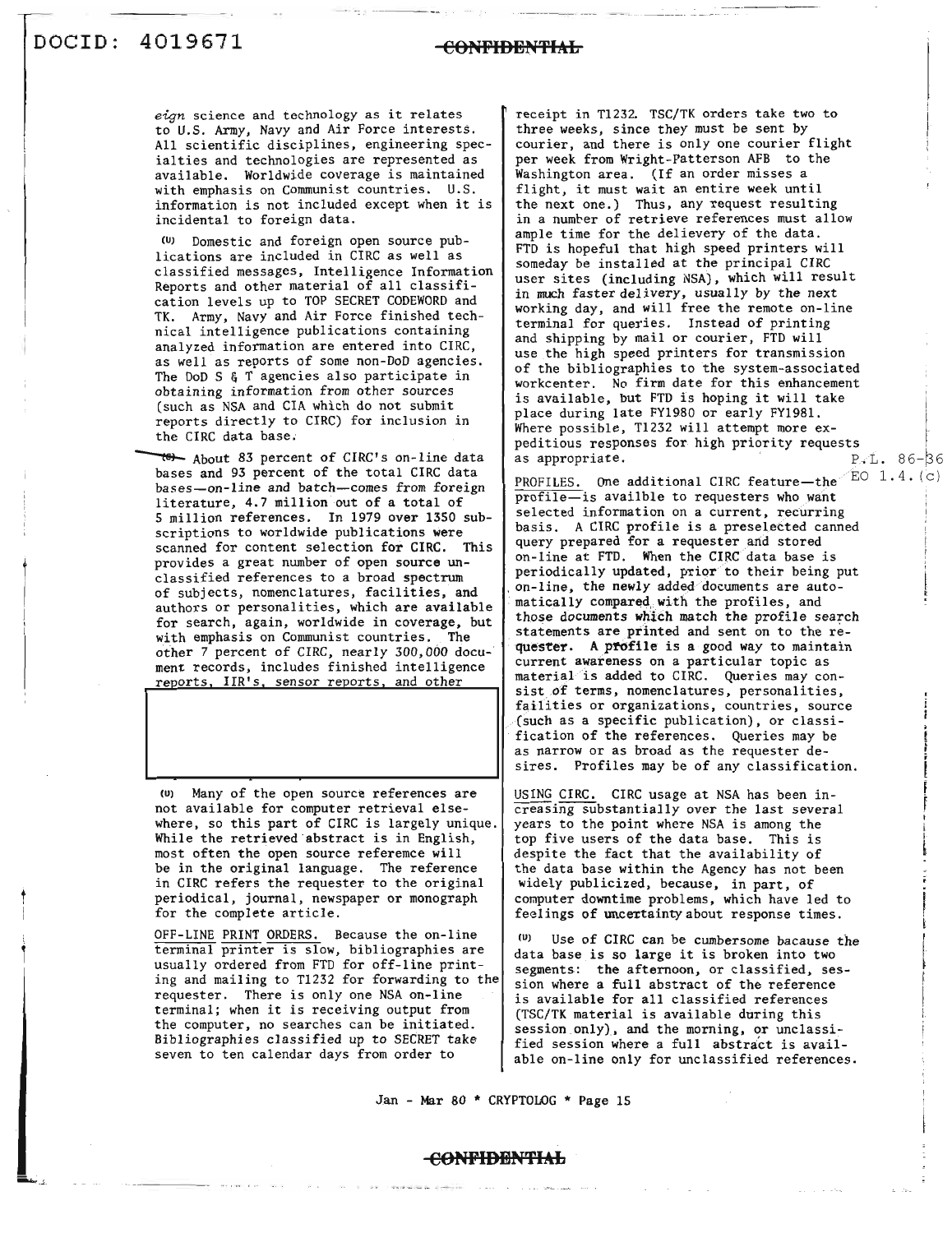If a CONFIDENTIAL or SECRET reference is retrieved on-line is the morning session, only the microfiche number is given. This procedure is followed because not all terminals for the unclassified session are in secure locations, because a number of users have dial-up terminals which use unsecure telephone lines. Off-line bibliographies do print the complete abastracts of classified morning references.

 $(0)$  The morning unclassified session is so large that FTD's IBM 360/65 cannot contain all of the references, so it has been broken into three segments:

- \_ CIRC, which consists of the CONFI-DENTIAL and SECRET material, as well as the last two years of unclassified input. This is available on-line every morning except Wednesday.
- U CIIO, which contains unclassified material entered into the system within the past two to five years. This is available on Wednesday mornings.
- ARCH, consisting of the archival data base of unclassified references which were input over five years previously. This material is available only for batch searches.

Thus a requester wanting complete coverage from all of CIRC might receive four separate

LIP (Continued from page 8)

(V) An interactive computer program has been developed on the LODESTAR system for use by the analyst/linguist. The program uses the technique discussed above, and has complete instructions for its use contained in the program itself. The program can usually identify the correct language in under three seconds of CPU time. For further deails, contact one of the authors.

Editor's note: Since the writing of this<br>article, the data base has been expanded by the inclusion of the major languages of Europe.

(U) The authors feel that this "distancing" technique described here probably has other applications in addition to language identification. Readers who wish to discuss such applications are requested to call either Dr. outputs, all containing different references, from CIRC, ClIO, ARCH, and from SISA, the TSC/TK data base. Of course, searches can be limited by classification or by date span. The requester can limit his retrievals by indicating specific desires when making his request.

(U) The primary costs to NSA for the use of CIRC are the expenses of the 24-hour dedicated circuit to FTD, paper for the printer, the cost of the Teletype Model-40 Keyboard Display Printer, and the salary of the one analyst who spends most of her time doing CIRC-related activities. There is no charge for search time, printing or mailing, or for CIRC microfiche.

(U) All in all, CIRC is an excellent data retrieval system, which is to a considerable extent unduplicated by any other system.

\* \* \* \* \* \* \* \*

Analysts who have not been aware of<br>the existence of CIRC, and who might have questions concerning the system. or who might wish further information on how CIRC retrievals of profiles could help them. should call the NSA CIRC remote terminal location. T1232. on 5989s. or drop in at Room 3W032. where T1232 personnel will attempt to answer their questions.

SOLUTION TO NSA-CROSTIC No. 29

"[A Proposed Cure for the] Time-in-Grade<br>Syndrome,"<br>November 1977.

"In general, promotion decisions [must] ultimately determine [just] who will make the key decisions within [an] organization. ... The initiative for promotion must belong to the managers and it is their responsibility to see that worthy personnel are promoted. It [must] be the employees' responsibility to qualify for promotion."

Jan - Mar 80 \* CRYPTOLOG \* Page 16

#### **UN€b\SSII'IBB**

P.L. 86-36